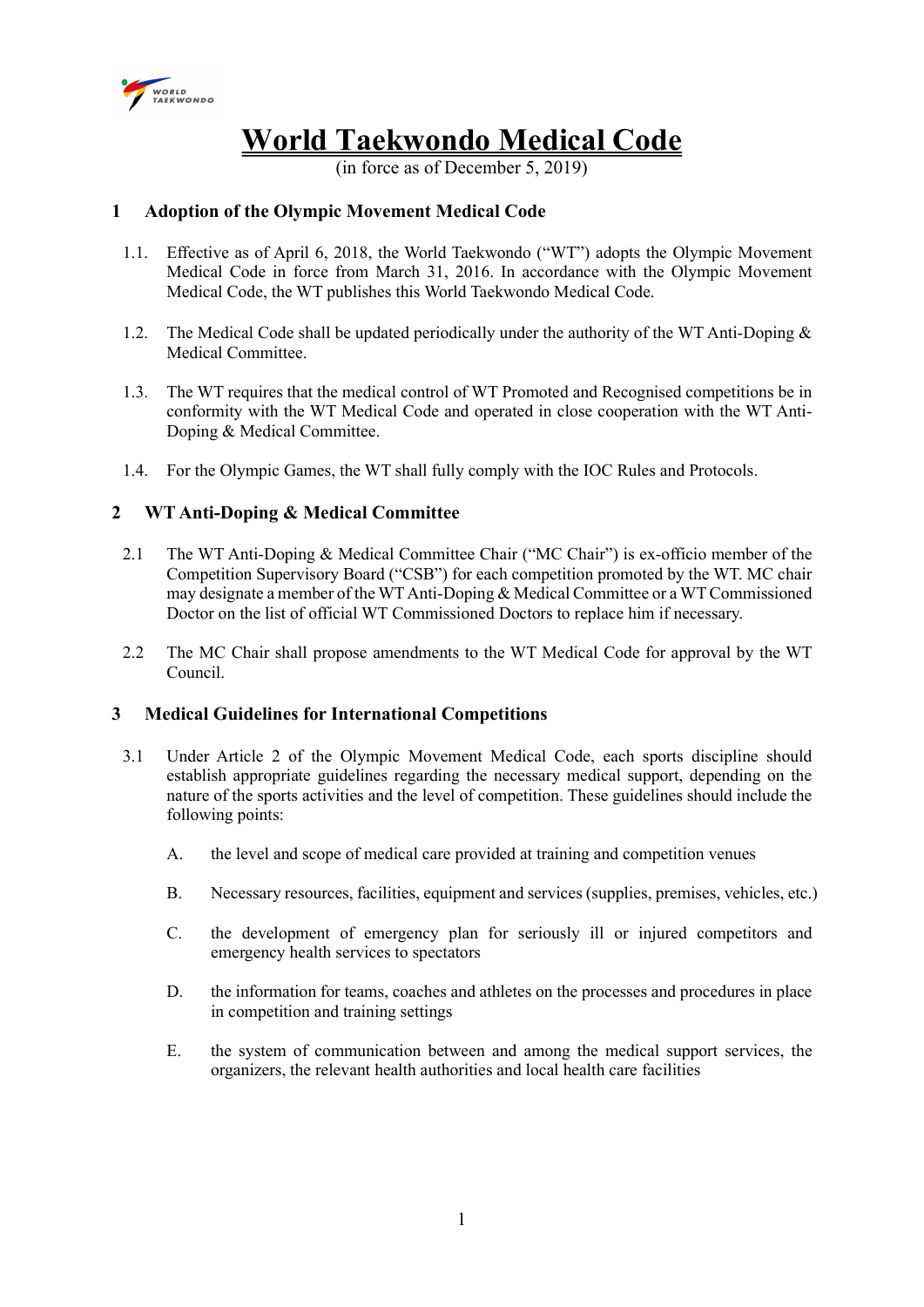

# 4. Roles and Responsibilities at International Competitions

- 4.1 Before each WT promoted competition, the MC Chair shall hold a medical meeting with team doctors and venue medical team to review WT medical code, medical preparedness and emergency action plan for the competition.
- 4.2 Before each WT promoted or recognised competition, the MC Chair shall review and approve the credentials of the event's Official Medical Director ("OMD") at the venue. LOC must send credentials and resume of OMD candidates to MC Chair at least 4 months prior to the event and get the approval from MC Chair.
- 4.3 OMD and the MC Chair shall organise anti-doping training.
- 4.4 The MC Chair shall organize anti-doping controls with support of NADOs, RADOs or WADA.
- 4.5 The MC Chair shall monitor medical operation and anti-doping control by the medical staff of the Organizing Committees at WT promoted competitions.
- 4.6 Each WT promoted or recognised competition shall have an Official Medical Director ("OMD") and a Medical Operation Manager ("MOM") appointed by the event's organizer.
- 4.7 OMD is the lead of Venue Medical Team by LOC. OMD direct venue medical service. The following are requirements for the OMD:
	- A. OMD must speak English fluently.
	- B. OMD must have competency in emergency medicine, trauma medicine and sports medicine.
	- C. OMD is to report to the MC chair of the WT.
	- D. OMD must practice medicine in accordance with the principles of good conduct.
	- E. OMD must be compliant to WT medical code with full understanding of it and cooperative to MC chair in preparation of medical requirement before the competition begins. MC chair and OMD should start communicating each other at least one (1) month prior to the beginning of the competition.
	- F. OMD must be available from one (1) day before the event to meet with the WT MC chair to check the medical equipment, facility and emergency action plan at the venue.
	- G. OMD must be in charge of the training of venue medical staff, lead the venue medical team to provide venue medical service at least 2 days prior to the beginning of the event till the end of the competition.
	- H. OMD must educate and train venue medical team periodically before and during the competition under MC Chair's guidance and make sure venue medical team fully aware of WT medical code.
- 4.8 MOM (Medical Operation Manager) shall provide OMD with administrative assistance and support for
	- A. Preparing for necessary medical supplies before and during the event.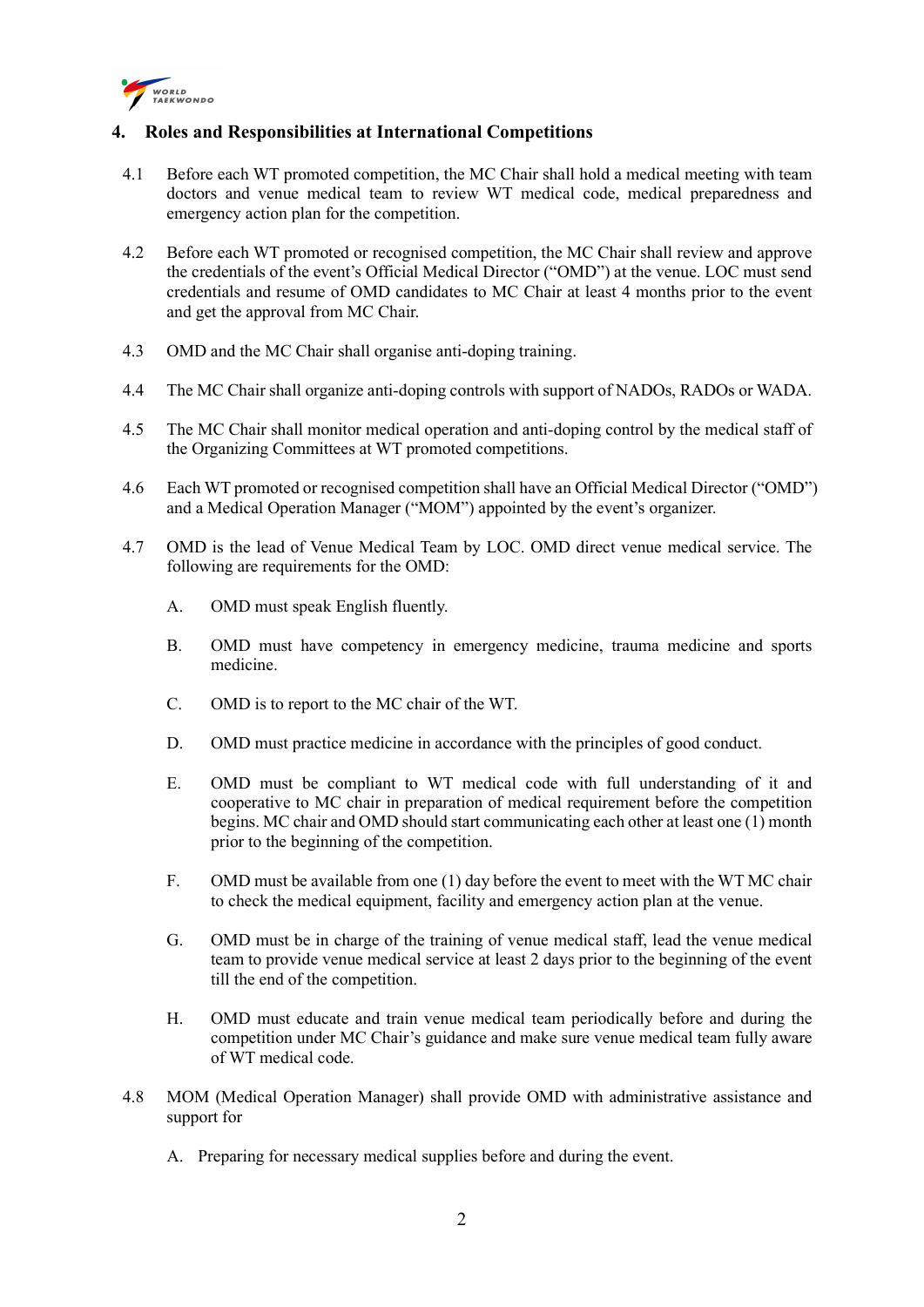

- B. Assisting OMD to arrange hospital transfer.
- C. Supporting the patient for medical insurance related issues by coordinating the communication between hospital, insurance company and the patient.
- D. Assisting OMD for coordinating venue medical service with venue medical team
- 4.9 Competition Medical Commission and Commissioned Doctors

MC Chair shall assemble Competition Medical Commission before each WT promoted or sanctioned event begins. MC Chair shall select members of Competition Medical Commission for each event.

MC Chair, CU Medical and Anti-Doping Chair and OMD are ex-officio members of Competition Medical Commission.

For World Taekwondo Championships, World Taekwondo Junior Championships or World Cadet Championships, MC Chair can select a WT Medical Commissioner from WT commissioned doctor's list who shall assist MC Chair.

For G1, G2 and G4 events, MC Chair shall designate a CMD to function as a WT medical commissioner on behalf of MC Chair to supervise LOC venue medical team if MC Chair or CU anti-Doping and medical chair is not available.

MC Chair may appoint a qualified venue medical doctor as an assistant commissioned doctor for the competition who meets minimal qualification criteria for CMD and is recommended by OMD if needed.

Competition Medical Commission members shall serve as Commissioned Doctors ("CMD") for the event.

\* The following is the requirement for the CMD:

- A. CMD must be a medical doctor with competency in either sports medicine and/or emergency/trauma medicine who has an official WT CMD license or special recognition by WT. (\*note: CMD license program is currently under development).
- B. CMD must speak English fluently.
- C. CMD must practice medicine in accordance with the principles of good conduct.
- D. CMD is selected and appointed by MC Chair.
- E. CMD must be under the administrative control of MC chair (OMD must report to CMD if MC chair is not available).
- F. CMD must fully understand WT Medical Code and medical forms.
- G. CMD must be supervise venue medical team at the ringside medical station and venue medical room at the venue and monitor the competition at all times during the competition hours.
- H. CMD cannot concurrently function as a team doctor for his/her MNA on the same event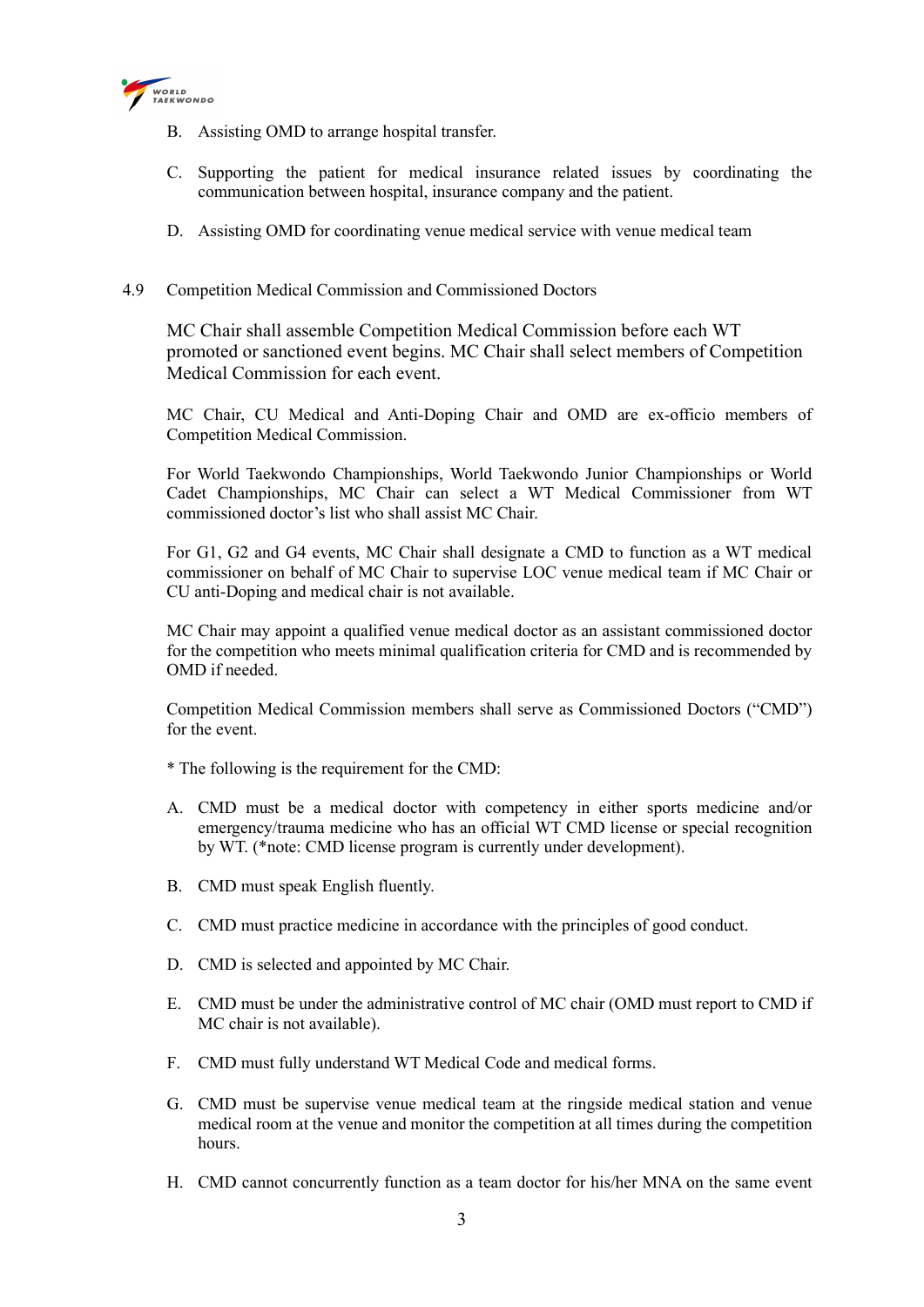

due to conflict of interest.

- I. CMD is entitled to
	- i. Be called into the competition court by central referee during the competition to evaluate and treat the injured athlete on the mat.
	- ii. Make a decision on "fit-to-fight" (whether injured athlete is safe to continue or not)
	- iii. Supervise venue medical team with safe evacuation of the injured athlete out of competition mat and transferring to either venue medical room or hospital.
	- iv. Perform in pre-competition medical evaluation for athletes and post-competition medical evaluation
	- v. Perform concussion evaluation for athletes with suspected concussion or significant head trauma.
	- vi. Fill out WT medical suspension form and athlete injury form (\*this is applicable to MC Chair, CU Chair, WT Medical Commissioner and OMD only)
- vii. Inspect athlete's taping, brace and mouthguard and give a direction to referees as requested by referees at inspection area.

# 5. Requirement for Medical Service and Resources

The LOC shall provide medical, physiotherapy and first aid services, facilities and personnel at the competition venue. See appendix III for details.

- 5.1 Each WT promoted or recognised competition shall have the following:
	- A. Ambulance with full resuscitation equipment on standby at the venue during all training and competition hours.
	- B. Venue medical room equipped with the following:
		- i. A desk, chairs and medical exam table, for medical examination
		- ii. Sphygmomanometer, thermometer, glucometer and pulse oximetry
		- iii. gloves
		- iv. stethoscope
		- v. medication:
			- ① sedatives
			- ② painkillers
			- ③ drugs for cardiac arrest per ALS guidelines
			- $\overline{4}$  splinting materials, arm sling and crutches for musculoskeletal injuries
		- vi. material and medicine necessary to manage any medical emergency
			- ① Oropharyngeal Airway
			- $\overline{2}$  Monitoring Screen for vital signs
			- ③ Defibrillator (or AED)
			- ④ Oxygen mask cannula and oxygen tank
		- vii. ice cubes in a freezer or ice boxed
		- viii. drinkable water and IV fluid kit
	- C. appropriate medical staff and medical equipment needed to care for the injured; this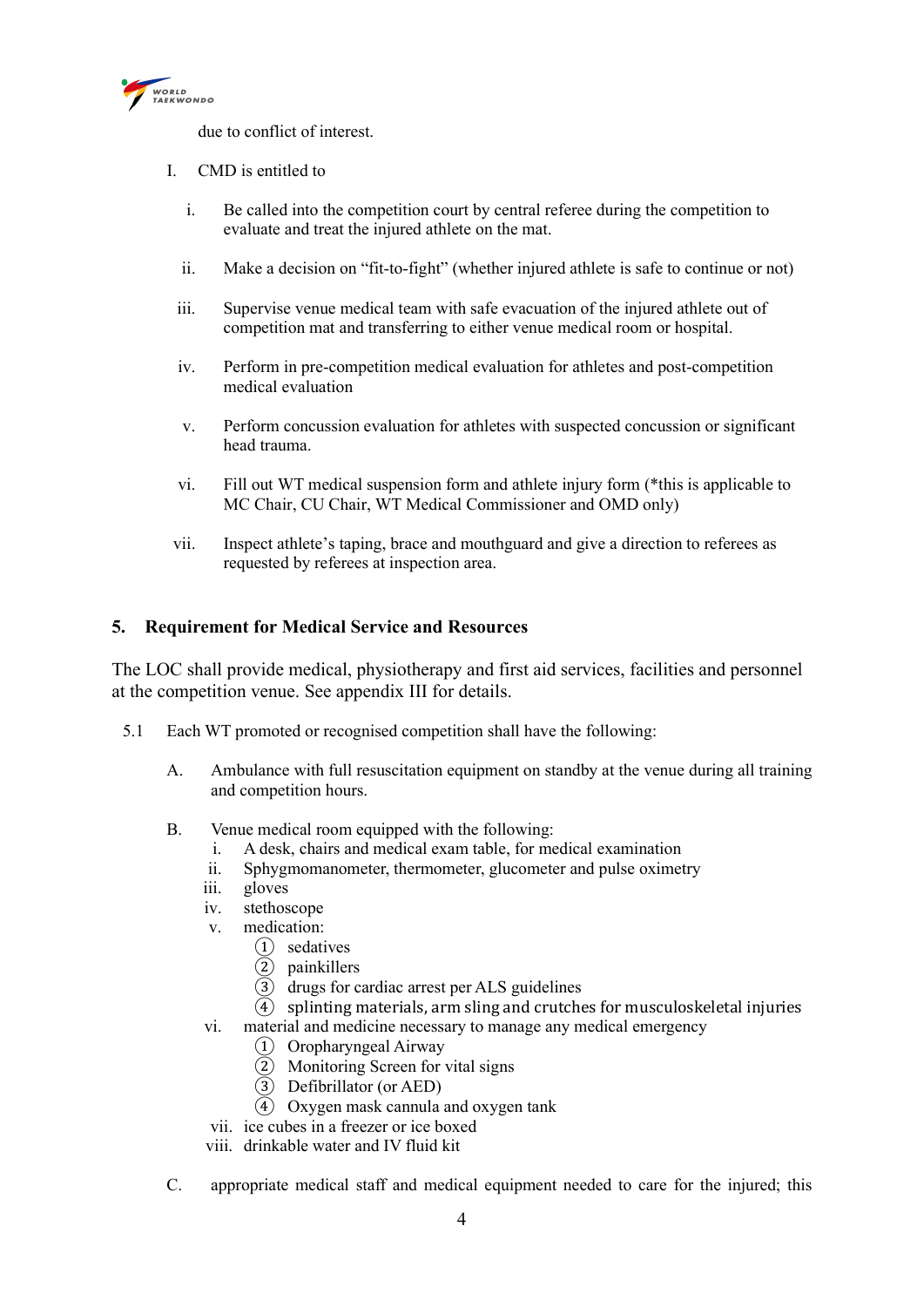

includes as a minimum:

- i. for 3 courts or less 1 medical station
- ii. for 4 to 6 courts 2 medical stations
- iii. for 7 to 9 courts 3 medical stations
- D. a medical station consists of the following:
	- i. at least one medical doctor and at least two EMT and one registered nurse standby at all time (four (4) medical personnel per each medical station)
	- ii. first-aid kit:
		- ① sphygmomanometer
		- ② flashlight (penlight)
		- ③ gloves
		- $\overline{4}$  material for wounds care and bleeding control
	- iii. stretcher to be carried by four people and wheelchair
	- iv. rigid cervical collars
	- v. upper limb splints, lower limb splints
	- vi. oropharyngeal airway and pocket mask
	- vii. oxygen mask for manual ventilation with oxygen bottle
	- viii. defibrillator
	- ix. cold pad
	- x. ice cubes
	- xi. medication:
		- ① sedatives
		- ② painkillers
		- $\overline{3}$  drugs for cardiac arrest per current ALS guidelines

#### 6. Procedures

- 6.1 Care for the competitors The CMD (especially OMD) must provide competitors with proper first aid and medical care with the collaboration of team physician and venue medical team.
- 6.2 Evacuation of the injured The OMD (or OC medical staff designated by OMD) must arrange an ambulance to transport the injured to the hospital designated by the Organizing Committee and report to MC Chair. Prior to transport, the medical staffs are to contact and notify the hospital of the transfer.
- 6.3 The Management of loss of consciousness or head trauma: See Appendix II
- 6.4 An Arbitration decision requiring a CMD The Centre Referee may ask the CMD whether an injured competitor is medically fit to continue the competition.
- 6.5 Competition Medical Report At the end of each day, the OMD must collect WT injury surveillance form and any other WT medical forms for the competition-related injuries and submit these forms to the MC chair.

# 7. Members

- 7.1 Continental Unions
	- A. Continental Unions ("CUs") of the WT (see Article 19.3 of the WT Statutes) are to adopt the Medical Code of the Olympic Movement at continental level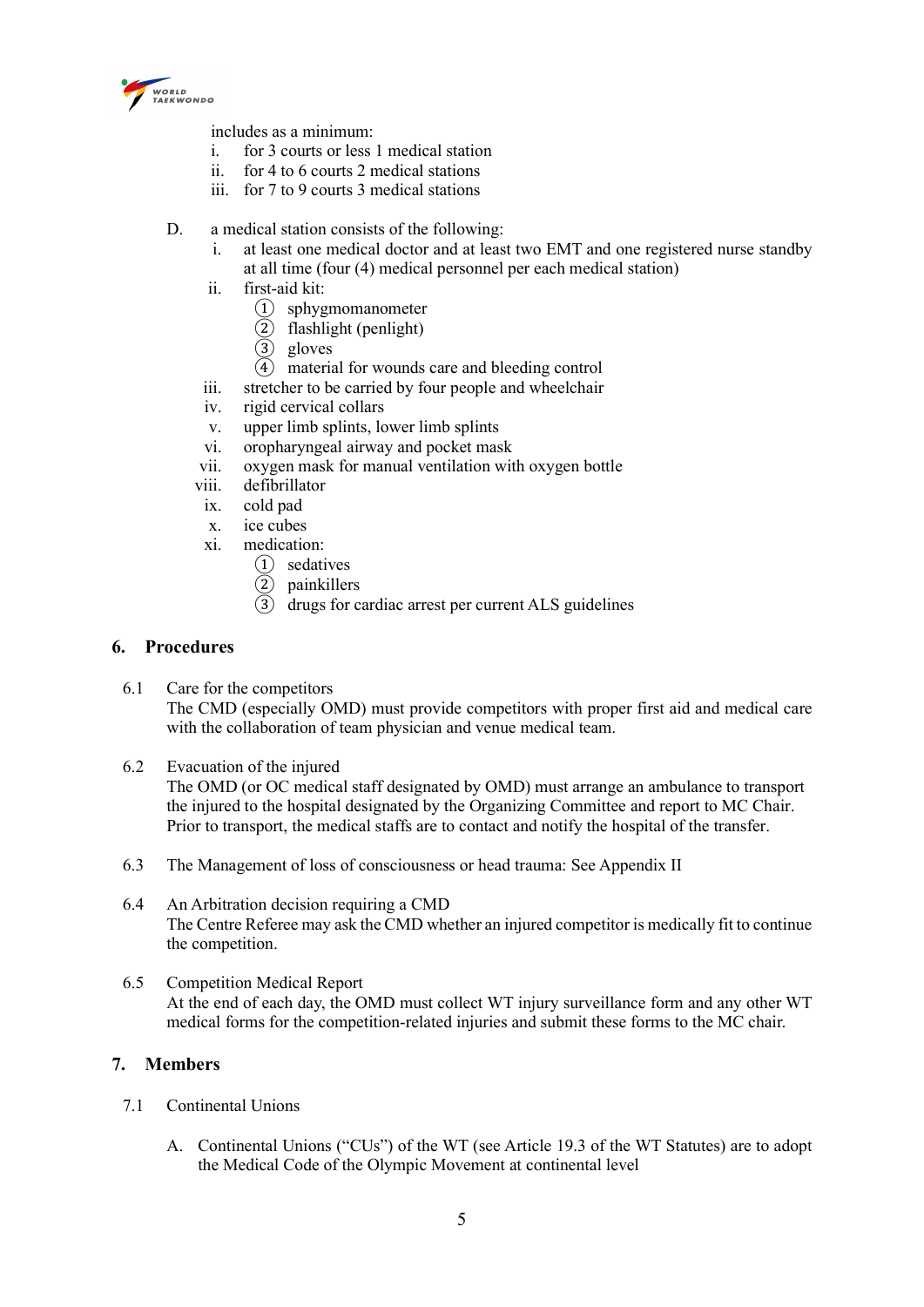

- B. Continental Union Medical Chair (or CU Anti-Doping and Medical Chair) shall organize and lead CU Anti-Doping and Medical Committee which must consist of at least four (4) medical doctors within the CU.
- C. CU Anti-Doping and Medical Chair is in charge of anti-doping and medical matters of the pertinent CU in accordance with the related regulations and the WT.
- D. CU Anti-Doping and Medical Chair must attend official meeting organized by the WT Anti-Doping and Medical Chair at each World Taekwondo Championships, World Taekwondo Junior Championships, WT Taekwondo Medicine conferences and WT commissioned Doctor Certification/Recertification Courses. CU Anti-Doping and Medical Chair shall designate a CU medical committee member to represent the CU Anti-Doping and Medical Committee at the mandatory WT medical committee meeting.
- E. The CU Anti-Doping & Medical Chair shall be appointed as an ex-officio member of the CSB of the CU-promoted championships, and required to fully attend at least one (1) of CU-promoted championship at least once a year. CU Anti-Doping and Medical Chair must designate one of CU medical committee members for other CU-promoted championships that CU Anti-Doping & Medical Chair cannot attend.
- F. CU Anti-Doping and Medical Chair requested to submit a separate report on anti-doping and medical matters (in-competition doping tests, injury, etc.) after the end of the CUpromoted championships (within the two weeks following the conclusion of the competition) to WT MC Chair and WT Sport Department
- G. CU Anti-Doping and Medical Chair must report their educational, administrative and medical activities of their committee and its members to WT MC Chair at least once yearly.
- 7.2 Member National Associations
	- A. Member National Associations ("MNAs") of the WT are to implement the Medical Code of the Olympic Movement at national level.
	- H. Each MNA should maintain a national (MNA) medical committee presided by a chairperson appointed by the MNA president. MNA Medical Committee must have at least three (3) qualified medical doctors
		- i. The MNA Medical Committee draws up the national medical code in conformity with the Medical Code of the Olympic Movement and WT Medical Code.
		- ii. The MNA Medical Committee functions as or oversees the venue medical team at each nationally recognized major competition (e.g. national championships or WTpromoted open championships).
		- iii. The MNA Medical Committee helps the fight against doping in collaboration with the NADO and the competent sports authority.
			- ① The national Medical Committee organises anti-doping training.
			- ② The national Medical Committee manages TUE application.
		- iv. The MNA Medical Committee should arrange appropriate educational activities for affiliated clubs on the application of the WT Medical Code.
		- v. The MNA Medical Committee must report their educational, administrative and medical activities of the committee and its members to CU Anti-Doping and Medical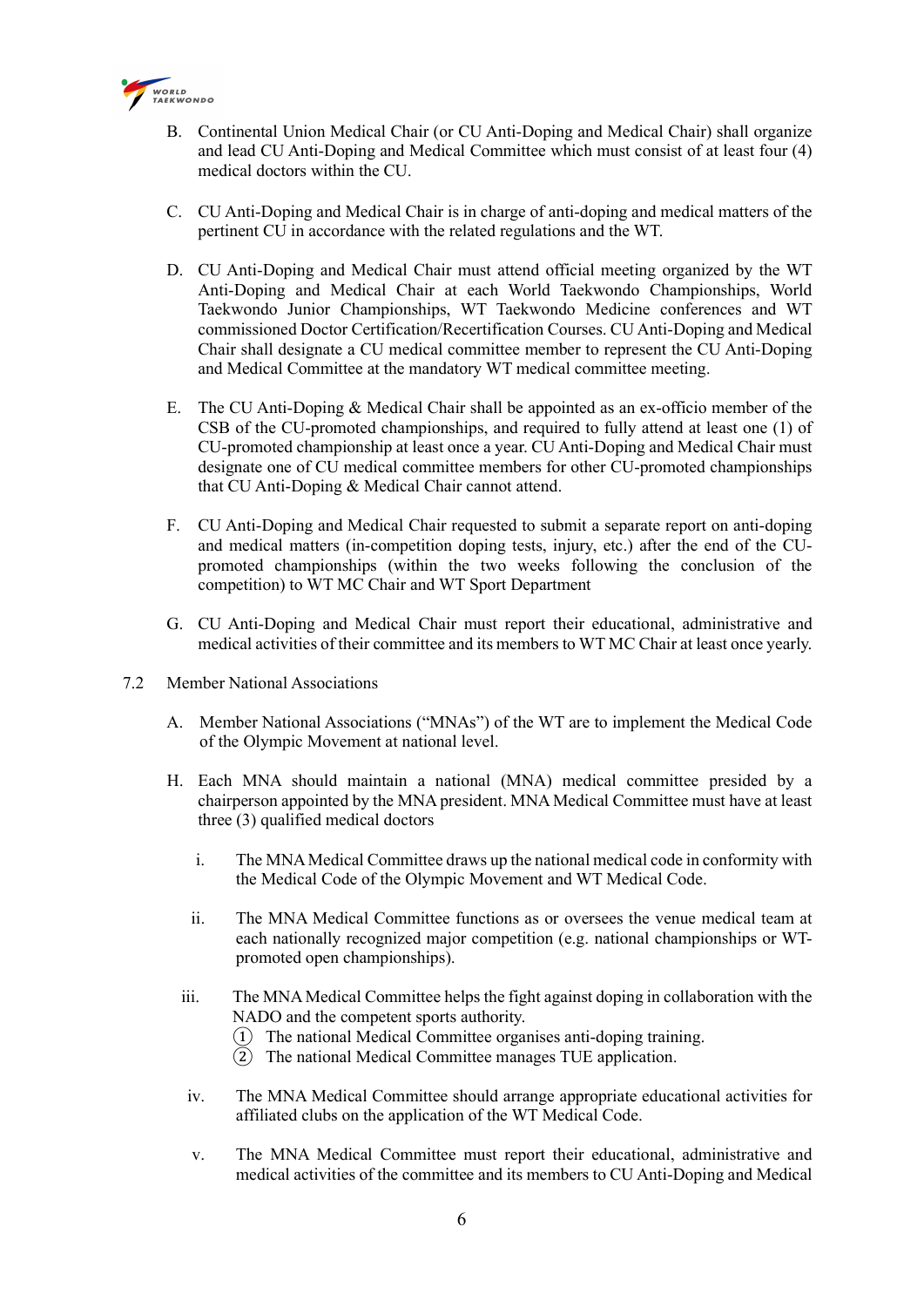

Chair at least once yearly

- 7.3 National Team
	- A. MNAs must regularly mandate their national team members to undertake Electrocardiogram (for athletes at age between 14 and 35) and exercise stress testing (for athletes at age 36 or older) annually as a part of medical certificate. See appendix III for details.
	- B. MNAs must receive a medical certificate prior to participating in a WT promoted or recognised competition. The certificate must be submitted for participating in taekwondo sparring or poomsae competition. The certificate must be received on an annual basis at minimum, and signed by a qualified medical doctor. The MNA must provide the WT and MC chair with a copy of each participating athlete's medical certificate before the beginning of each competition.
	- C. National Team Medical Staff
		- i. The national teams should be accompanied by a medical doctor, an athletic trainer and/or a physiotherapist and/or a chiropractor. A medical doctor will be a lead of the national medical team. To be qualified as a team doctor, medical diploma, completion of appropriate medical training program (e.g., training in emergency medicine, family medicine (or general medicine), orthopedic surgery, trauma medicine, rehabilitation medicine, or sports medicine) and valid professional board certificates are required. The MNA must confirm the authenticity and appropriateness of the professional certificate.
		- ii. Only certified medical doctors can apply for accreditation as Team Doctor at any event where the WT Medical Code is applied. A certified physiotherapist is only eligible to apply for accreditation as Team Physiotherapist. A certified athletic trainer is only eligible to apply for accreditation as team athletic trainer. A certified chiropractor is only eligible to apply for accreditation as team chiropractor.
		- iii. To receive their accreditation, the team doctor, team physiotherapist, team chiropractor and team athletic trainer must attend the medical meeting held before the event.
	- D. Functions of the team doctor or team medical staff (either physiotherapist, athletic trainer or chiropractor)
		- i. Care in competition: the team doctor is to provide basic medical care outside competitions (or during the match if CMD or central referee permits). This includes the following:
			- $\overline{1}$  Cryotherapy (ICE) for contusions, strain and sprain
			- ② Simple would care or minor laceration care
			- ③ Management of bleeding
	- ii. The fight against doping: The team doctor is to aid in the fight against doping by:
		- ① Training of national team members (referees, coaches and athletes)
		- ② Management of TUE controls
	- iii. Providing assistance to CMD: The team doctor should help CMD provide medical treatment and emergency care for injured competitors per request by CMD or central referee and translate the conversation between athletes and CMD if necessary.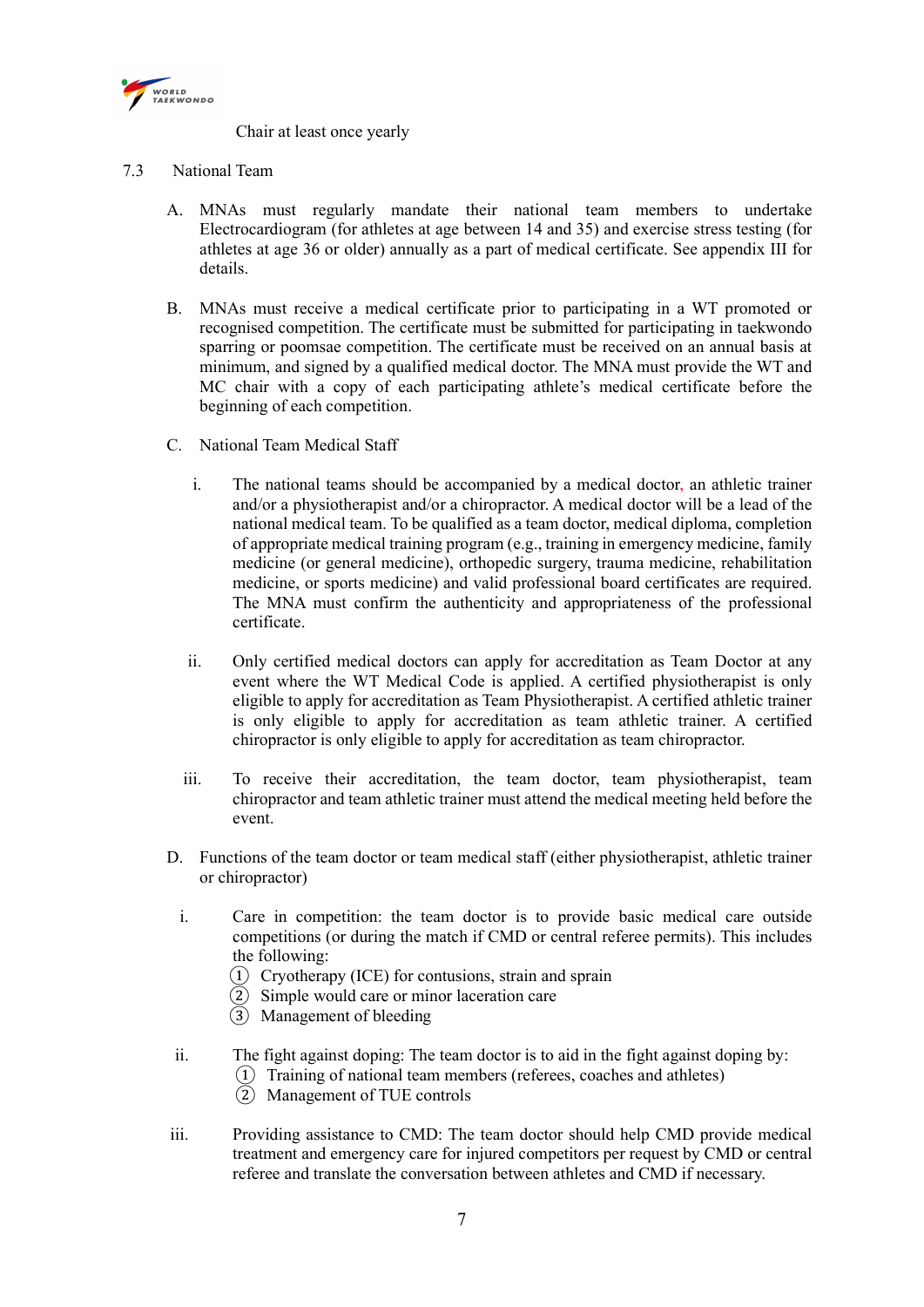

- iv. Health and safety protection for the athlete
	- ① Conduct, coordinate and manage periodic preparticipation examination and annual medical certificate exam of their athletes
	- ② Develop and apply injury and illness prevention methods for their team
	- ③ Provide follow up care and coordinate the care for their injured or ill athletes
	- $\widetilde{4}$ ) Ensure proper protection gear, mouthguard and taping/brace/padding and not wear potentially harmful materials to them or opponents
	- ⑤ Advise on withdraw from the competition if the athlete is not medically fit to compete due to an injury or illness or there is any concern for safety of the athlete.

#### 7.4 Local clubs

The local taekwondo clubs and organizations affiliated with MNAs are strongly encouraged to require athletes to submit a medical certificate (medical clearance letter) by medical doctor before they register for the practice of taekwondo and participate in competitions.

- A. Type of activity that require medical certificate
	- i. Club activities
	- ii. Kyorugi (sparring) competitions
	- iii. Poomsae competitions
	- iv. Para-taekwondo competitions
- B. Anti-Doping training

The local taekwondo clubs and different level of organizations with the help of National Anti-Doping Organisations (NADOs) or MNAs are strongly encouraged to give to their members the rudiments of anti-doping training.

# 8. Injury Surveillance, Periodic Health Evaluation and Research

- 8.1.Post-competition injury surveillance
	- I. Primary post-competition survey: During any WT promoted or sanctioned sparring competition, any athlete who participated in sparring competition must receive a brief post-competition injury survey (up to one (1) minute) by CMD or medical staff authorized by MC Chair right before they leave the venue after the competition is done, unless there is any emergent situation that the athlete cannot receive the injury survey.
	- J. Secondary post-competition survey: For any athlete who have any competition-related injury (or suspected injury) revealed by the brief post-bout survey, more thorough medical evaluation must be done at venue medical room. Point-of-care ultrasound scan shall be used for non-emergency injury assessment if on-site ultrasound is available. Concussion evaluation by SCAT5 (or similar validated concussion test approved by MC chair) shall be done if concussion is suspected.
	- K. Any athlete or MNA personnel shall cooperate with medical staff or WT injury surveillance team performing post-competition injury surveillance and comprehensive medical evaluation.
- 8.2.Research protocol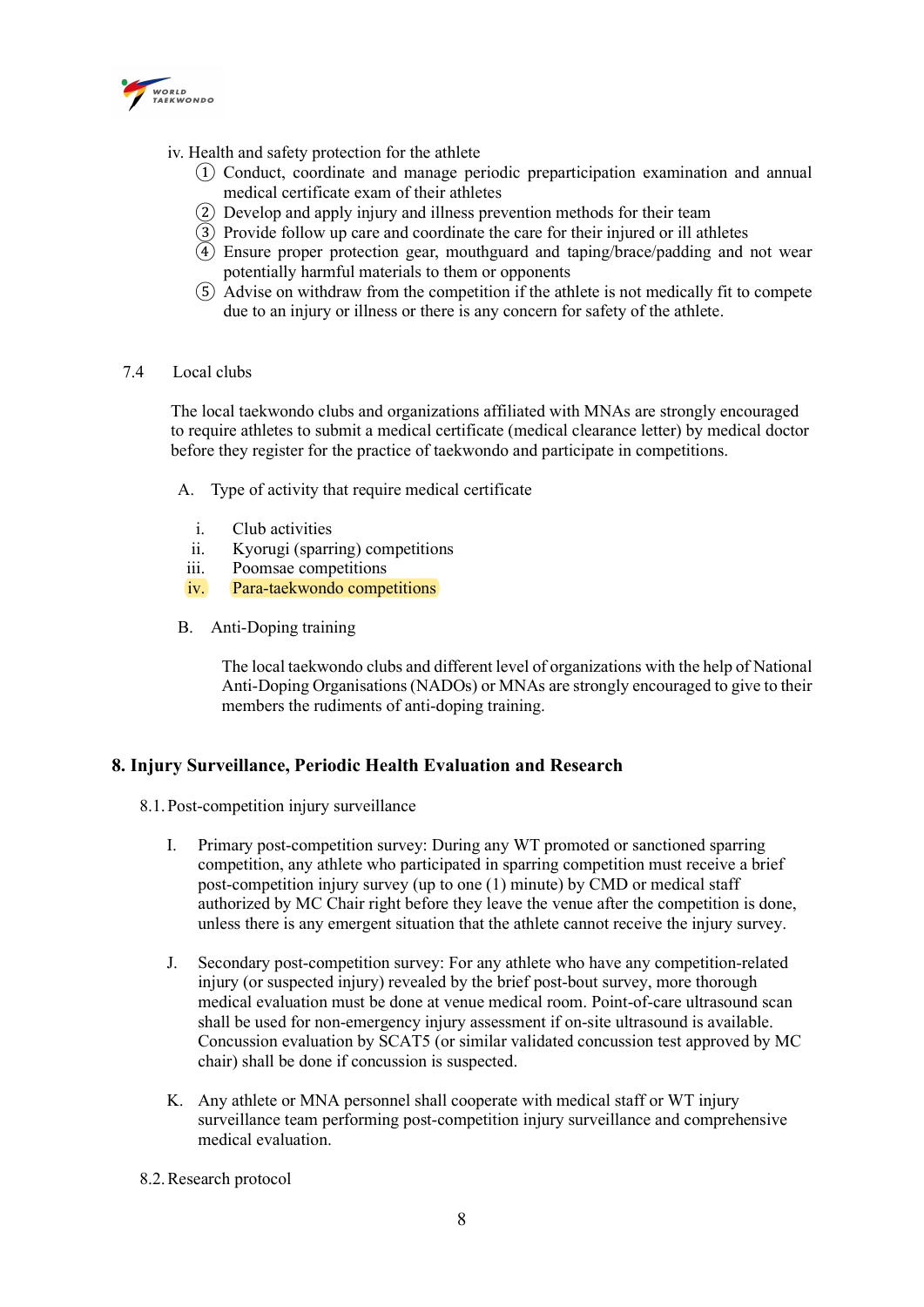

- A. Any athlete participating in any WT promoted or sanctioned competition shall grant WT MC Chair and Medical and Anti-Doping Committee the right by automated consent to the access and the use the athlete's any data related to the injury for injury surveillance and other research purposes (injury prevention and safety protection for the athlete).
- B. Any identifiable information must be kept confidentially and the privacy of the athlete must be protected.
- C. The research or study must not cause any potential harm to the athletes.
- D. Any research project protocol using athlete's data must be reviewed, authorized and monitored by WT MC Chair (or reviewed and monitored by WT Medical and Scientific Subcommittee per WT MC Chair's approval) after assessing the potential benefit and risk to the athlete and ensuring the athlete privacy protection and data confidentiality.
- 8.3. Periodic Health Evaluation (or Medical Certificate)
	- i. Periodic Health Evaluation must be done and updated annually by MNA with necessary medical workups such as blood work, TB screening and Cardiac Screening (ECG or Stress test). See appendix III for details.
	- ii. WT medical committee mainly adopts the principle of IOC periodic health evaluation consensus (published in 2009).
	- iii. MNA must submit the electronic copy (PDF file) of current medical certificate of actively enrolled athletes to WT Sports Department by confidential method (e.g. encrypted email) in January of each year.
	- iv. Competition Medical Commission may perform pre-competition medical evaluation for athletes on the same day of first weigh-in. MNA must bring the copy of current Medical Certificate of participating athletes at WT promoted event (G4 and above) for Competition Medical Commission to review)
	- v. Athlete without valid annual Medical Certificate shall not be allowed to participate in the competition. Any forged medical record or missing information on significant medical issue of the athletes shall result in disciplinary action or sanction against the athlete, Team Doctor and MNA

#### 9. Criteria for "Stop-the-Competition by MC Chair" due to serious deficiency in safety

- 9.1. MC Chair shall notify Competition Supervisory Board and stop the competition in any circumstance that may seriously compromise the safety of athletes, staffs and spectators as listed below.
	- A. No ambulance at venue at any moment.
	- B. Lack of essential emergency medical equipment and necessary medications listed on WT medical code.
	- C. Lack of medical staff per minimal requirement in WT medical code during the competition both at ringside medical station and venue medical room.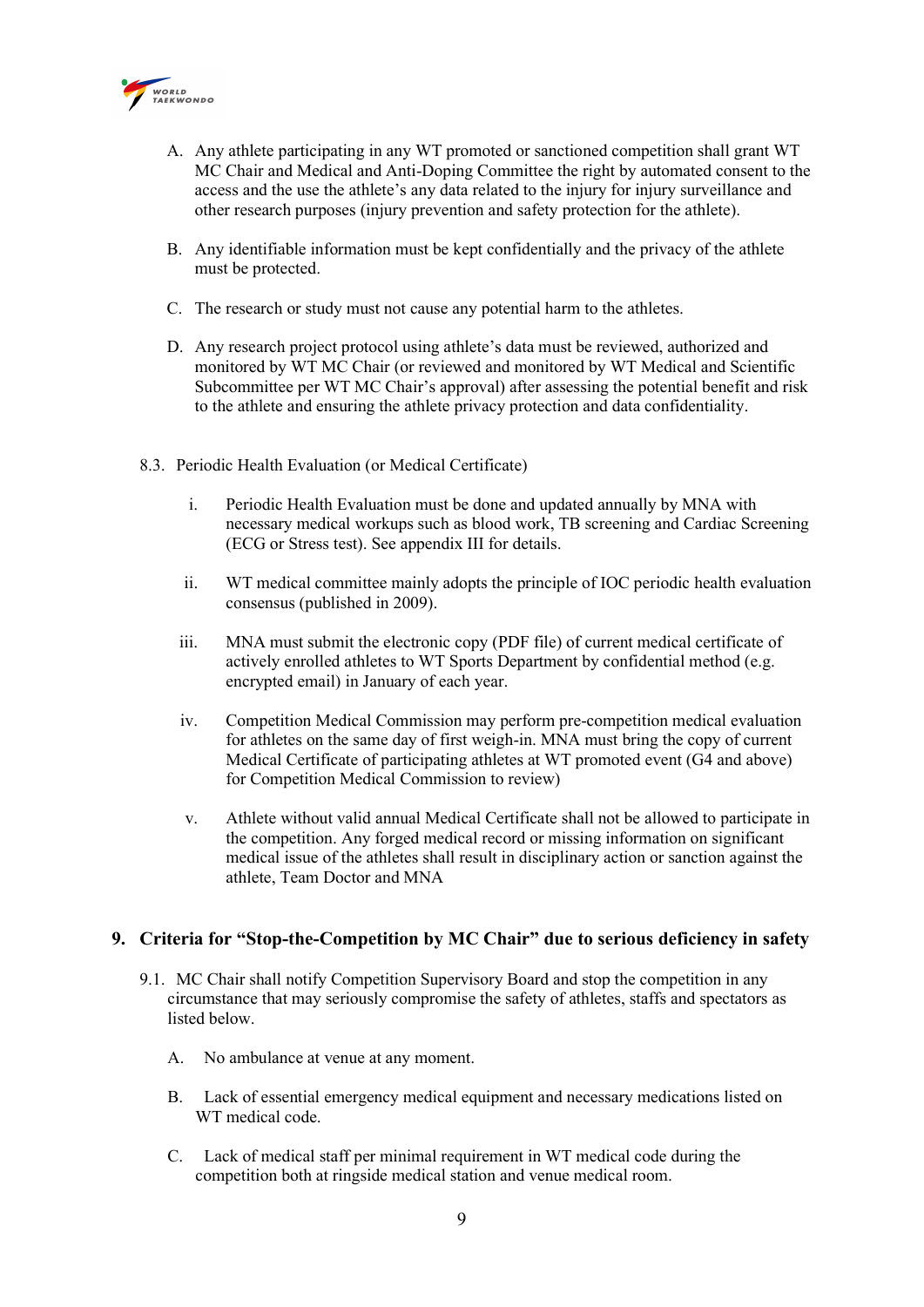

- D. Significant deficit of professionalism or serious ethical issues against WT medical code, which may jeopardize the athlete safety
- \* See Appendix III for requirement for personnel, equipment and medications in detail

# 10. Disciplinary Action

10.1. Failure by any WT member to abide by this code may result in disciplinary action by the WT, including but not limited to loss of membership status for both the offending individual(s) and their affiliated organization.

# Appendix I: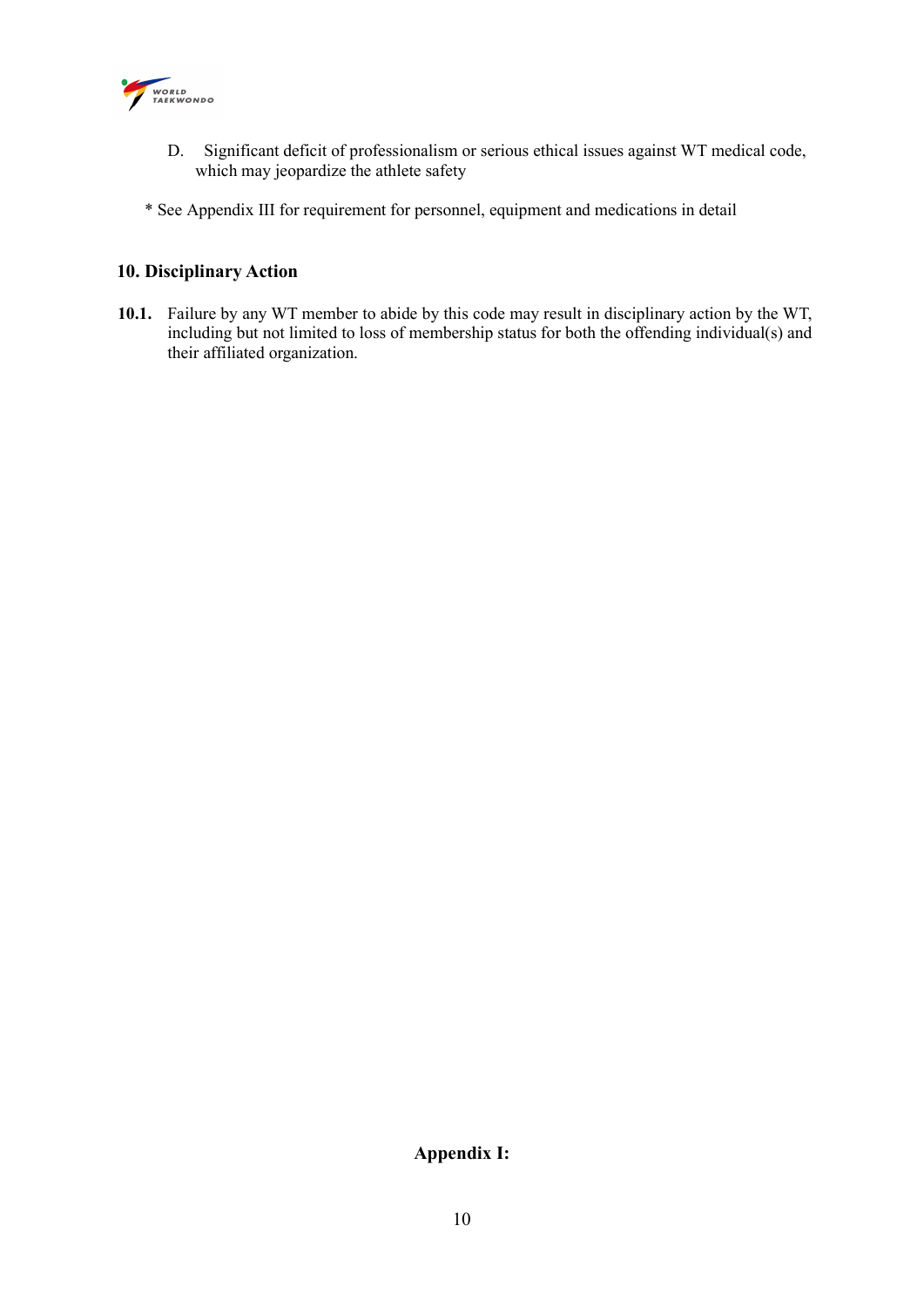

## A. The procedure for the management of loss of consciousness, head trauma or Knockdown

- ① The Centre Referee immediately calls the CMD; and the CMD immediately comes to the mat; the counting of one (1) minute by central referee begins as soon as the CMD arrives in the mat.
- ② Until the injured is examined by the CMD, the injured must remain lying down on the floor and care shall be provided in this position.
- ③ The CMD quickly examines the athlete and provides the injured with emergency medical care.
- ④ The team doctor may assist the CMD per CMD or Central referee's permission. However, the team doctor must comply to the CMD's direction for the care.
- ⑤ The CMD removes the mouthguard and the head guard with caution with protecting the neck.
- ⑥ The CMD performs a neurological and cardiopulmonary evaluation quickly; check Glasgowcoma scale score, breathing, respiration rate, and carotid pulse rate/rhythm. If necessary, CMD must start ACLS protocol; resuscitation with chest compression, a manual breathing (may use oropharyngeal airway with pocket mask if no spontaneous breathing), using the automatic external defibrillator (AED) and activate emergency medical service with assist of EMT / Paramedic / RN.
- ⑦ If cervical spine injury is suspected, CMD shall perform cervical spine immobilization protocol (ATLS) by placing rigid C-Collar on the neck and transporting the patient to stretcher with assist of at least 3 other medical staff.
- $\Omega$  If loss of consciousness is less than one (1) minute and the injured has stable vital sign without serious trauma, the CMD shall transport the injured in a stretcher to the medical room and perform complete medical examination.
- ⑨ At this point, venue at the medical room may resume the care for the injured athlete and the CMD can go back to the competition; If venue doctor is not available at the medical room, the CMD must stay at the medical room to monitor the injured athlete until venue doctor is available. (If there is no CMD at the ringside medical station, the competition must be stopped until the CMD returns to the ringside medical station.)
- ⑩ Then either Venue Doctor or Paramedic can take over the monitoring of the injured athlete by performing serial examination of the neurologic state (Glasgow coma scale score / orientation) and cardiopulmonary status (blood pressure, pulse rate, oxygen saturation level and respiratory rate) every 15minutes for the first hour, then once every hour up to 2-3 hours.
- ⑪ If the condition of the injured is being compromised or become deteriorated (showing either unstable vital sign, declining mental status, abnormal neurologic status, suspected C-spine injury, severe trauma or loss of consciousness longer than one (1) minute), the injured must be transferred to the designated hospital immediately (emergency room or trauma centre) by an ambulance accompanied by a paramedic and full resuscitation equipment.

B. Any significant head trauma (any loss of consciousness or altered mental status more than 10 seconds due to concussion or moderate to severe traumatic head injury) carries mandatory suspension for any competition during the suspension period (see below for details). This mandatory medical suspension period cannot be shortened in any circumstances once the suspension is given.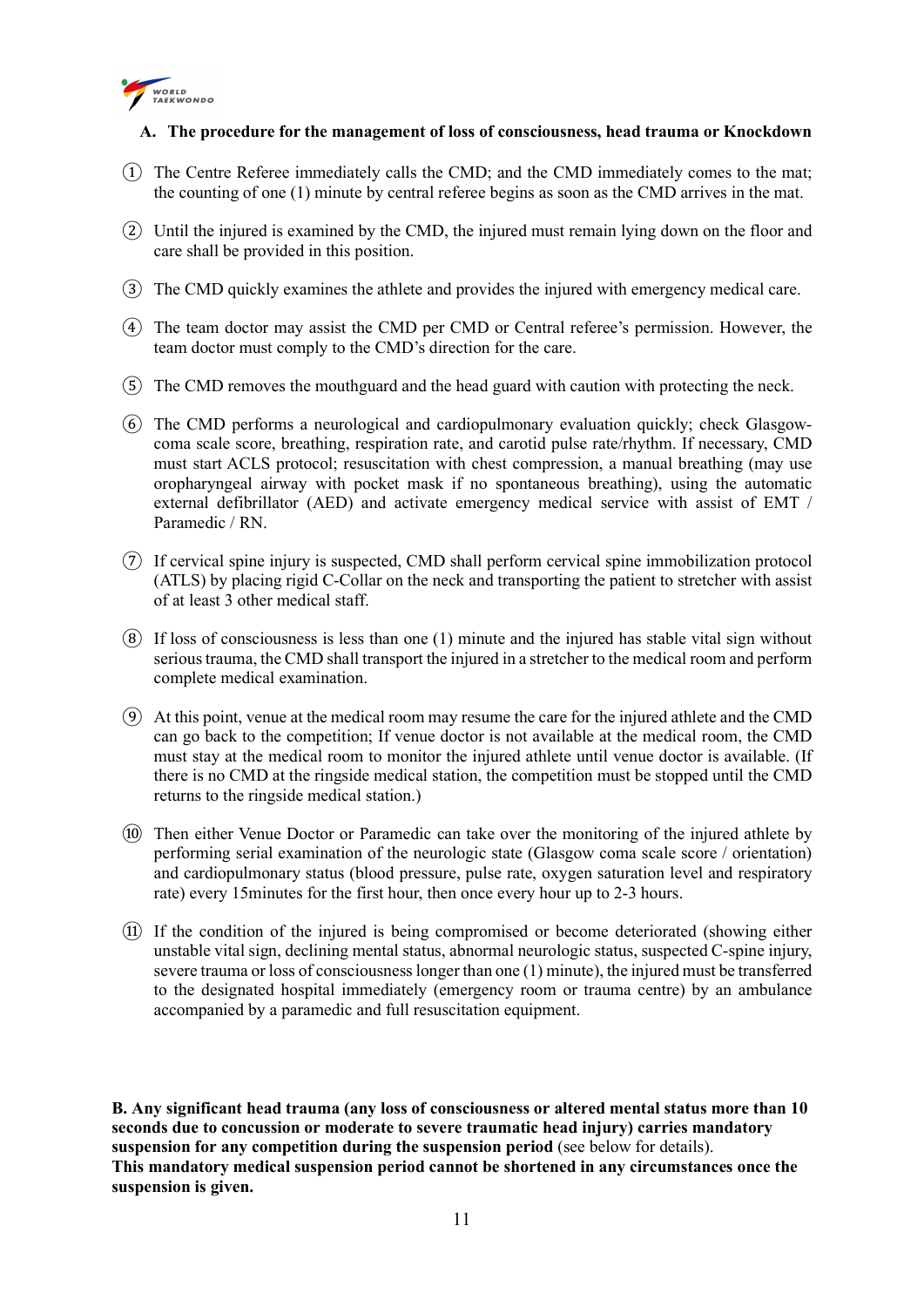

- Suspension period: Senior athlete: 30 days / Junior athlete: 40 days / Cadet athlete: 50 days
- Second concussion in last 90 days: 90-day suspension
- Third concussion in last 180 days: 180-day suspension

## i) The decision on the suspension on the athlete in competition must be made based on one of the followings:

- (1) comprehensive neurological examination and neurocognitive testing (SCAT 5 or other validated concussion-assessment tools permitted by MC Chair) performed by either CMD or OMD in the venue medical room and reported and confirmed by MC Chair.
- (2) Any knockout (any loss of consciousness or altered mental status or inability to make any meaningful, stable and voluntary movement as a result of a direct head trauma) at least for ten (10) seconds or by count ten (10) by centre referee (referee-stop-contest) shall be regarded as concussion.
- (3) Failure to fully recover from head trauma and resume the match within one (1) minute of medical evaluation on the mat after the centre referee calls a doctor for possible concussion.

# ii) Administrative procedures for the mandatory suspension due to concussion and serious head trauma

(1) OMD (or CMD) must notify the athlete and MNA official (either the head of the team, coach or team medical staff) of the diagnosis of concussion/significant head trauma and mandatory medical suspension rules in person.

(2) A Certificate of medical suspension must be written by OMD (or CMD) and report the incidence to MC Chair, TD (Technical Delegate) and WT Sport Department as soon as the diagnosis of concussion or moderate to severe traumatic head injury is made.

(3) Any athlete with concussion or significant head trauma is not allowed to compete until mandatory suspension is completed, and cannot compete the next match even if the athlete wins the match by opponent's illegal attack on the head of the athlete.

(4) Team medical staff of the athlete with concussion or serious head trauma must report the incidence to MC Chair and WT Sport and strictly follow the return-to-competition procedures for concussion.

(5) For any incidence of concussion or knockout which was underreported, misdiagnos ed or mismanaged without mandatory medical suspension, WT Sport Department, WT MC Medical Committee led by WT MC Chair shall investigate the case by retrospect ive video review of the incidence even after the competition period is over.

The incidence must be reported to WT MC Chair within 30days after the date of the incidence to commence the investigation.

If the video review confirmed by at least three (3) reviewers of WT medical committee reveals obvious concussion or serious head trauma (knockout more than 10 seconds) or other serious injuries which mandate at least 30-day mandatory medical suspension, WT medical committee shall override the medical examiner (OMD or CMD)'s decision and apply the mandatory suspension rules to the athlete to protect his or her health and safety. iii) The suspended athlete due to concussion/head trauma may return to competition if the suspended athlete meets all (1) to (4) criteria as below

(1) Strictly follow and complete the post-concussion rehabilitation protocol by team doctor or team physiotherapist (which takes at least 7-14 days).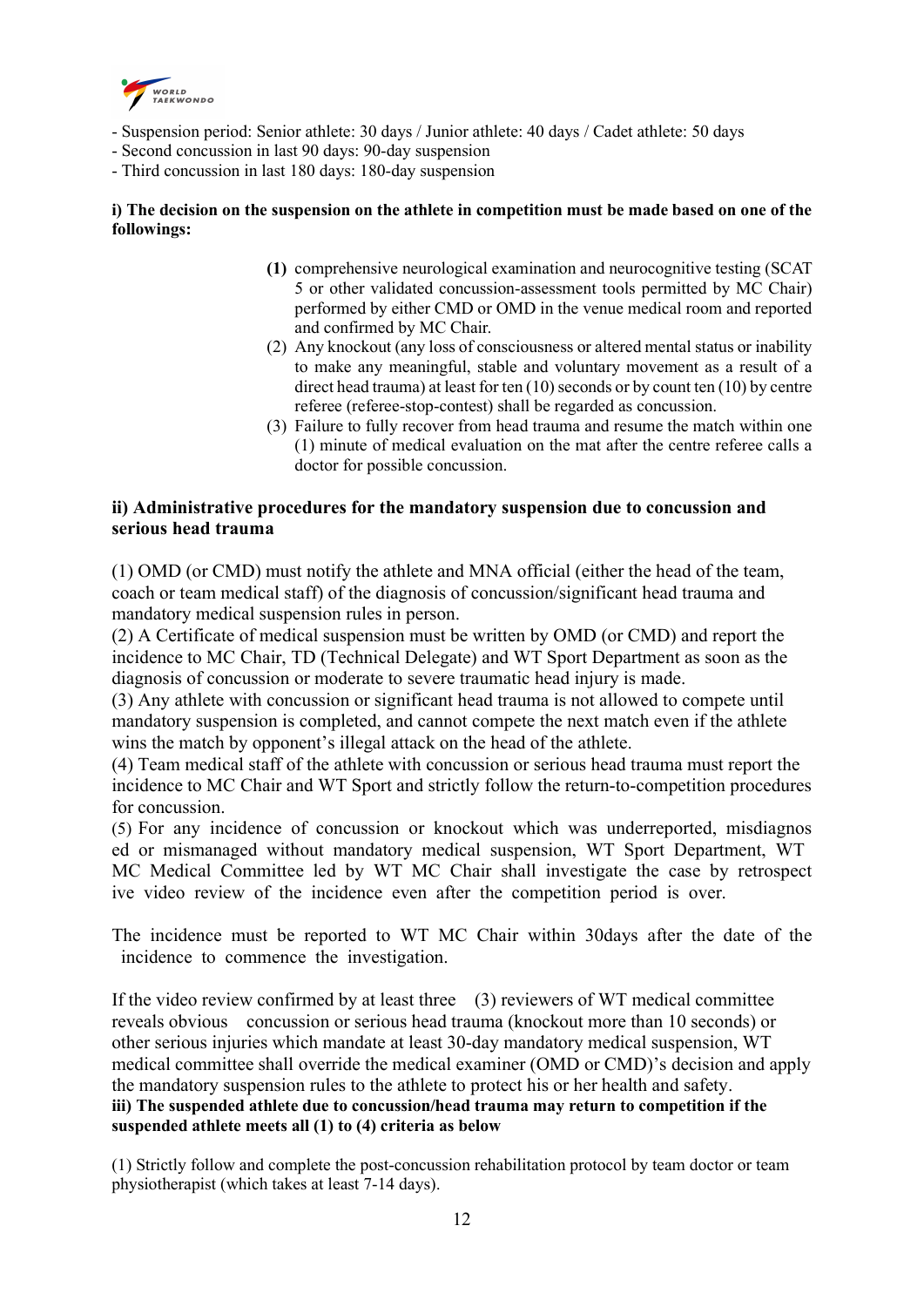

(2) Obtain a medical clearance letter by either neurologist, or qualified concussion/ traumatic head injury specialist at least 14 days after the onset of the head/neck trauma and the post-concussion rehab protocol is completed.

(the medical examiner for the clearance must put their name/specialty/address of the practice / examined date / contact information (email / phone number) on the form and stamp/sign on the form)

(3) Submit the clearance form to WT Medical Division and WT MC Chair by email to request the review of the medical clearance letter for the return-to-competition

(4) Complete the entire suspension period and receive the notification by WT Medical Division

#### \*\*\*The suspended athlete due to any major injuries other than concussion/head trauma may return to competition if the suspended athlete meets all (1) to (4) criteria as below

(1) Follow-up with the specialist or team doctor for the medical condition as soon as return to their home country and complete post-injury or post-illness rehabilitation protocol by team doctor or team physiotherapist per current guidelines for the specific condition.

(2) Obtain a medical clearance letter by medical doctor; either specialist or team doctor (if team doctor is specialized in the area of the injury and mainly involved in the athlete's care) after the injury or illness is recovered and appropriate rehabilitation protocol is completed.

The medical examiner who writes the clearance letter must put his/her name /specialty /address of the practice / examined date / name and date of birth of the athlete / doctor's contact information (email / phone number) on the form, stamp/sign on the form and print out in official letterhead)

(3) Submit the clearance form to WT Medical Division and WT MC Chair by email to request the review of the medical clearance letter for the return-to-competition.

(4) Complete the entire suspension period and receive the notification by WT Medical Division.

\*\*\*\* Any athlete's fake action intended to affect the result of the competition by pretending serious injury during the competition shall result in investigation and may lead to the sanction and disciplinary action against the athlete and the MNA.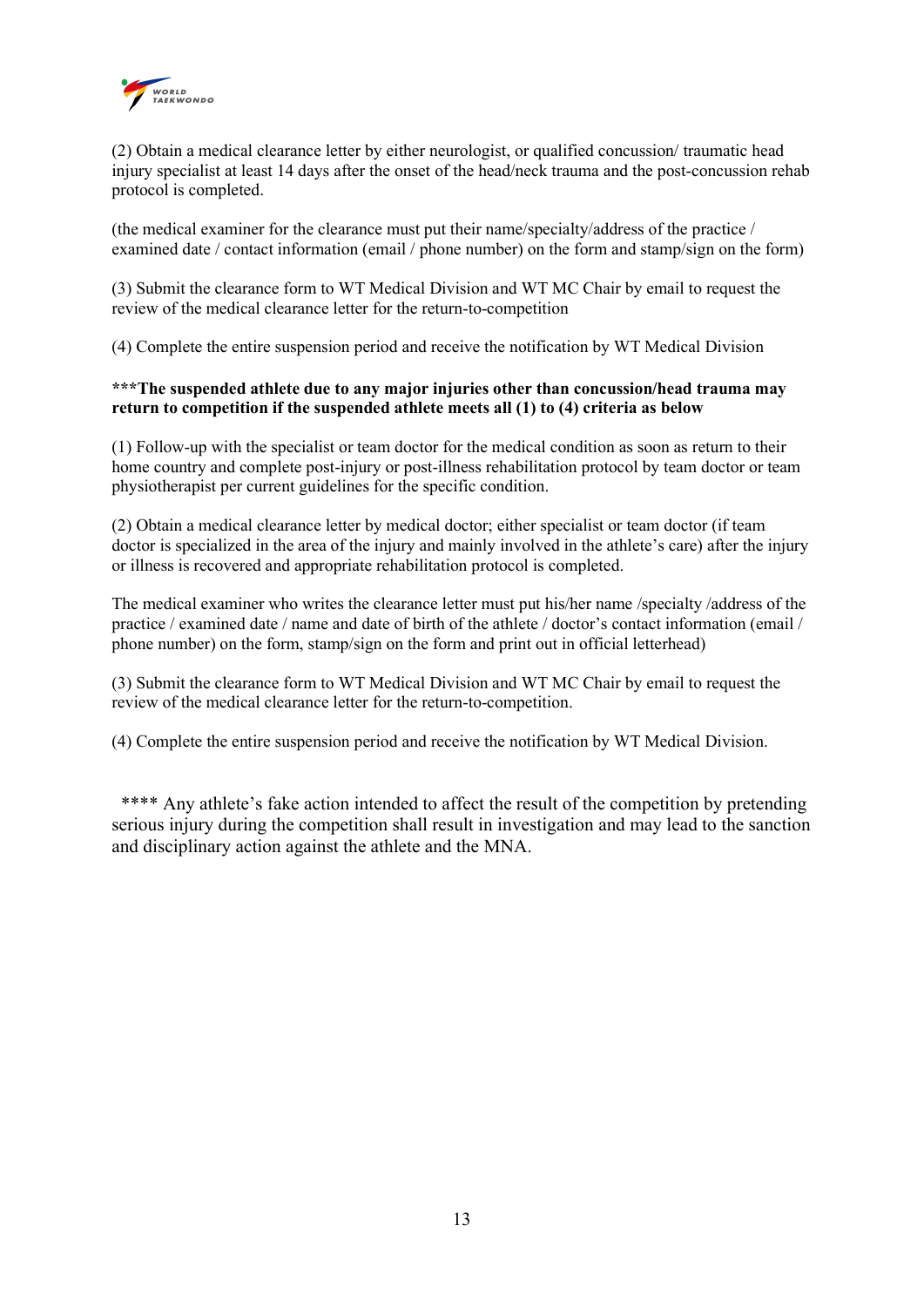

# Appendix II

Requirement for medical service and medical resources

# A. Medical Service and Facilities

(1) In its commitment to organize an international taekwondo event, the LOC shall ensure to have the medical staff and medical equipment needed to care for the injured.

(2) The LOC shall provide medical, physiotherapy, first aid services, facilities and personnel at the competition venue as set out below.

(3) Designated medical staffs (medical doctors, registered nurses, emergency medical technicians / paramedics, physiotherapist (or athletic trainer) and assistants) should arrive and be ready at the venue one (1) hour prior to the initiation of the competition and should stay at the venue at least for 30 minutes after the competition.

(4) OMD, MOM and medical team should ensure the medical preparedness and emergency action plan on each day of the competition

(5) OMD must be in charge of medical team's medical rehearsal under direction of MC Chair with emphasize on the management of knocked-out athlete with entire medical team which should including cervical spine immobilization protocol, ACLS protocol and evacuation of the injured athlete out of the court to the ambulance.

(6) Medical rehearsal should be done at least for 30 minutes on each day of competition. It should begin one (1) day prior to the competition.

# B. Ringside Medical Station for Kyorugi (Sparring)

(1) A ringside medical station should be set up by the mat to cover up to three (3) mats at the venue and the emergency medical equipment including stretcher, equipment for resuscitation, trauma and bleeding control must be prepared at the medical station.

(2) The medical station should have one (1) large long table and four (4) chairs which should not be occupied by other than medical staffs at all times.

(3) The minimum number of doctors and assistants at ringside medical station (s) shall be as follows based on the number of courts. The commissioned doctors shall be accompanied by medical staff.

i) One (1) medical doctor, one (1) registered nurse, one (1) paramedic/EMT (from one paramedic unit), and one (1) other medical staff (either MD, RN, PT or EMT) for one (1) Medical Station up to three (3) competition courts.

One paramedic unit must be available for one (1) to three (3) competition courts which consists of the minimum one (1) paramedic, two (2) Emergency Medical Technicians (EMT) and one (1) ambulance with full ACLS and ATLS equipment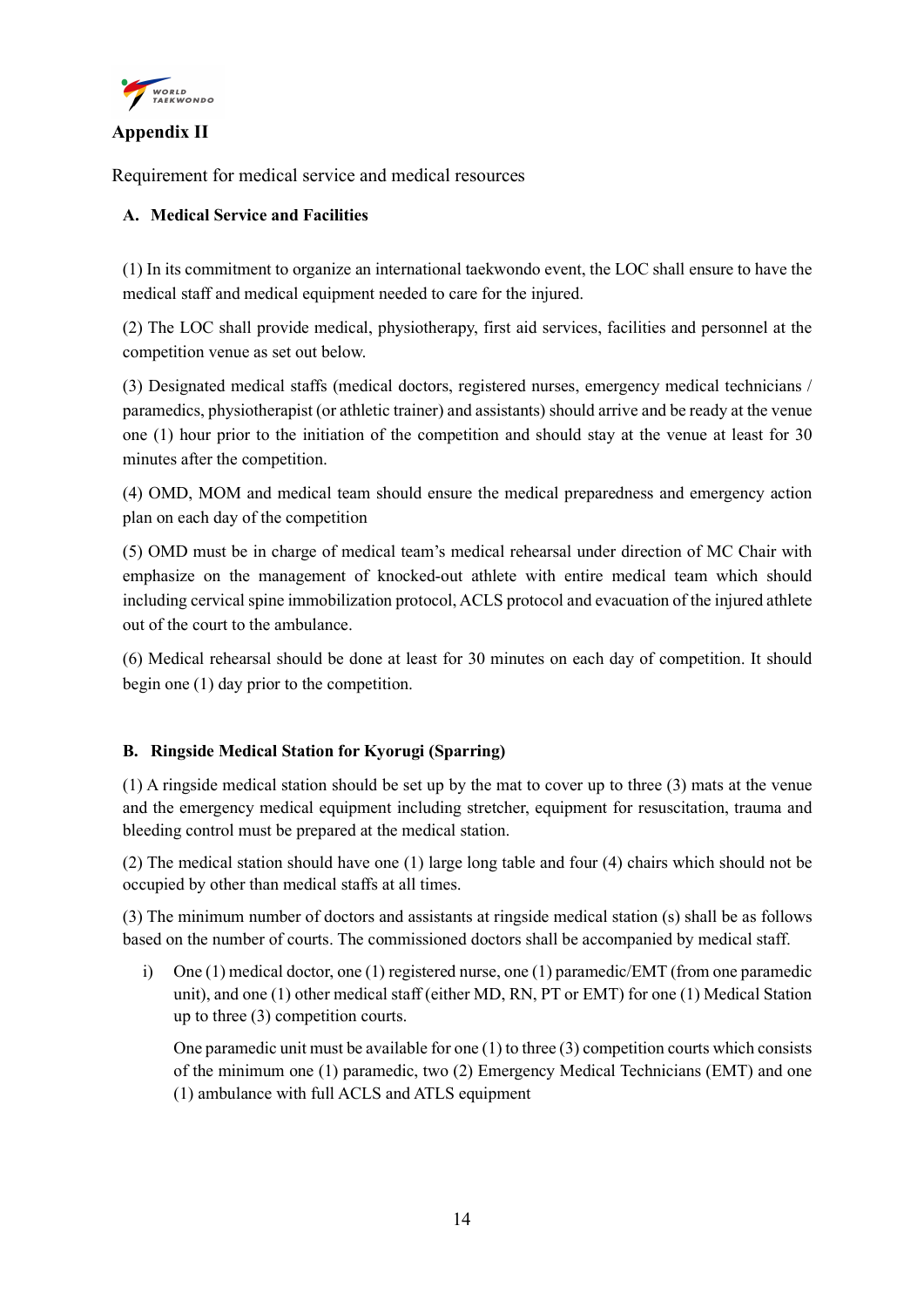

ii) Two (2) medical doctors, two (2) registered nurses, two (2) paramedics/EMT (from two (2) paramedic unit) and (2) other medical staff (either MD, RN, PT or EMT for two (2) Medical Stations up to six (6) competition courts.

Two paramedic units must be available for four (4) to six (6) competition courts which consists of the minimum two (2) paramedics, four (4) EMTs and two (2) ambulances with full ACLS and ATLS equipment per each unit

iii) Three (3) medical doctors, three (3) nurses, three (3) paramedics/EMT (from three paramedic unit) and (3) other medical staff (either MD, RN, PT or EMT) for three (3) medical stations up to nine (9) competition courts.

Three paramedic units must be available for seven (7) to nine (9) competition courts which consists of three (3) paramedics, nine (6) EMTs and three (3) ambulances with full ACLS equipment per each unit

iv) At least one (1) assistant for one (1) to three (3) mats, at least two (2) assistants for four (4) to six (6) mats, and at least three (3) assistants for seven (7) to nine (9) mats are required to carry stretcher, clean up mats, refill ice and help transportation of the athletes to the ambulance and hospital if necessary

(4) LOC must ensure extra medical staff available at the venue (at least one more medical doctor, one more nurse and one more EMT than minimal requirement) so that ringside medical staffs can take turn for break or the extra medical staffs can cover for other's absence in case of emergency or special circumstances.

In Addition, LOC must have one (1) non-ambulance vehicle (mini-van or large sized car is recommended) with a driver available at the venue for medical team during the competition period to utilize it for non-emergency hospital transfer to keep the ambulance at the venue for true medical emergency situation if it can.

(5) Any WT-promoted must comply to Standard requirement for medical service and medical resources. However, for G1 and G2 events, LOC may discuss with MC Chair and CU Anti-Doping and Medical Chair in advance (at least one (1) month prior to the event) to modify the requirement for medical service and medical resources if it is extremely difficult to meet the requirement due to special situations.

 LOC needs to discuss with CU Antidoping and Medical Chair (G1) and MC Chair (G2) for alternative personnel and vehicle for appropriate level of medical service. MC Chair (for G2) and CU Anti-Doping and Medical Chair (for G1) may approve modified requirement as long as the alternative plan with modification of the requirement can properly ensure the safety of the athlete.

\* For any WT Promoted event (G1 and above), if the designated hospital is more than 15 minutes away from the venue by ambulance, two (2) ambulance must be available at the venue at all times. There is no exception on this.

\*\* For any event which is MNA-recognized but is not WT-promoted event, LOC must discuss with MNA Medical Committee director (or head team physician of there is no medical director if MNA medical committee director is not available) and get approval of the medical service and emergency action plan.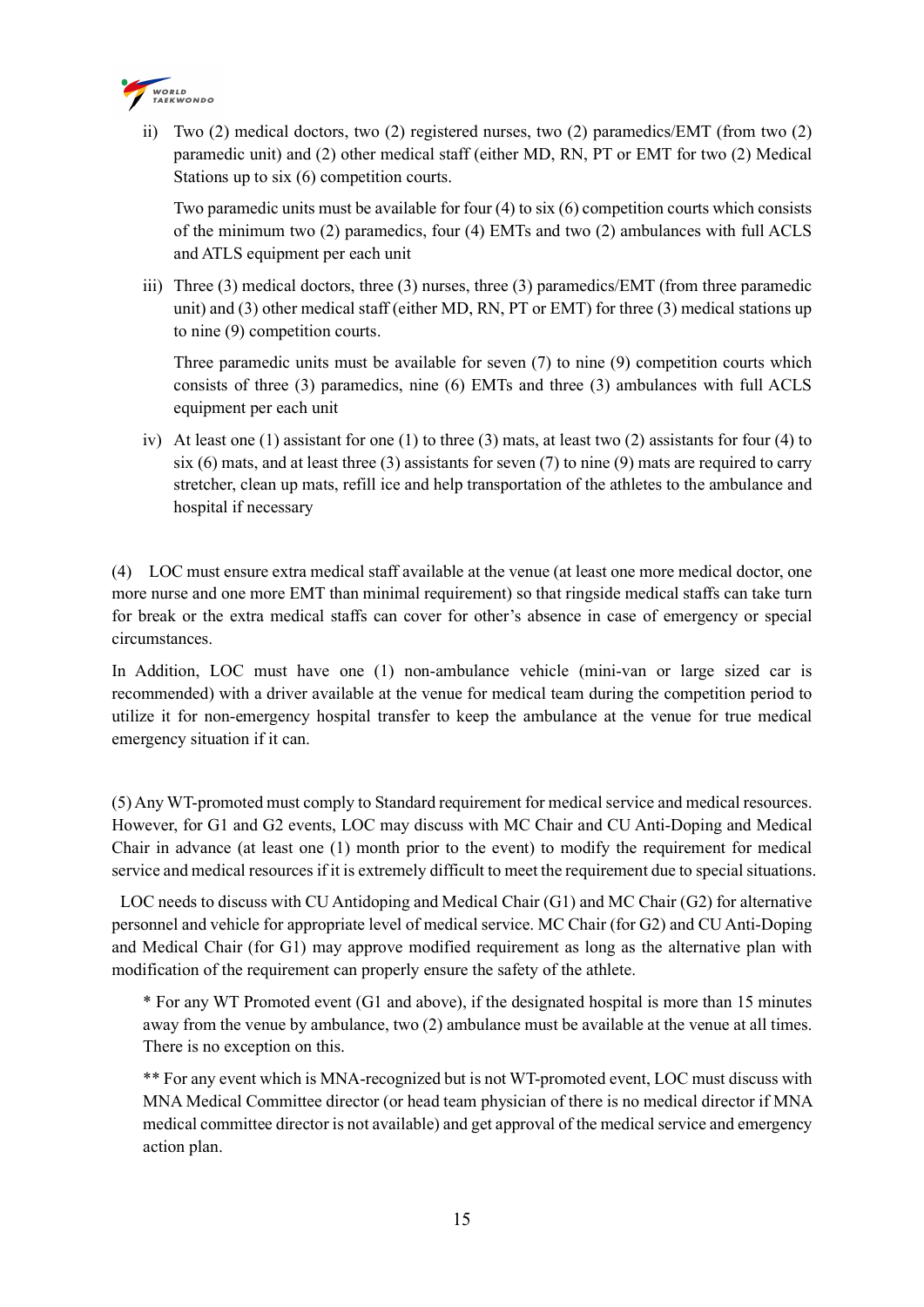

i) Venue medical service for any non-MNA recognized event must include at least one (1) registered nurse, (1) paramedic and one (1) EMT with ALS equipment (Defibrillator, Bag valve Mask, Oxygen tank, Oropharyngeal Airway) and a spine board set (cervical collar, spine board, headblock an belt) at the venue.

ii) Venue medical service for MNA recognized regional (province or state level), national or international event must include at least one (1) medical doctor and one (1) additional medical staff (either registered nurse, physiotherapist, physician's assistant, athletic trainer or sports chiropractor) Plus, one (1) paramedic unit must be available at the venue which consists of (1) paramedic, two (2) EMTs and one (1) ambulance with full ACLS and ATLS equipment

iii) Venue medical service for any WT promoted G1 event must include at least two (2) medical doctors (one must be specialized in either sports medicine, emergency medicine, critical care medicine, or trauma medicine), two (2) other medical staff (either registered nurse, athletic trainer, physiotherapist or sports chiropractor) and one (1) volunteer medical assistant

 In addition, at least one (1) paramedic unit must be available at the venue which consists of (1) paramedic, two (2) EMTs and one (1) ambulance with full ACLS and ATLS equipment. Also, one (1) non-ambulance vehicle (mini-van or large sized car is recommended) with a driver available at the venue for non-emergency hospital transfer.

iv) Venue medical service for any WT-promoted G2 event should follow (3) Standard requirement. It must include at least three (3) medical doctors (two must be specialized in either sports medicine, emergency medicine, critical care medicine, or trauma medicine), three (3) other medical staff (either registered nurse, athletic trainer, physiotherapist or sports chiropractor) and at least one (1) volunteer medical assistant.

 In addition, at least one (1) paramedic unit must be available at the venue which consists of (1) paramedic, two (2) EMTs and one (1) ambulance with full ACLS and ATLS equipment. Also, one (1) non-ambulance vehicle (mini-van or large sized car is recommended) with a driver available at the venue for non-emergency hospital transfer.

- v) For Grand-Prix Series, World Para-Taekwondo Championships, World Cup team championships, World Cadet Championships, and Grand Slam Series championships, at least two (2) ambulances are required at the venue during competition period.
- vi) For World Championships and World Junior Championships, at least three (3) ambulances are required during competition period. (two (2) ambulances at the venue at all times and one (1) standby ambulance within 10minutes to the venue to replace any ambulance being dispatched for hospital transfer.)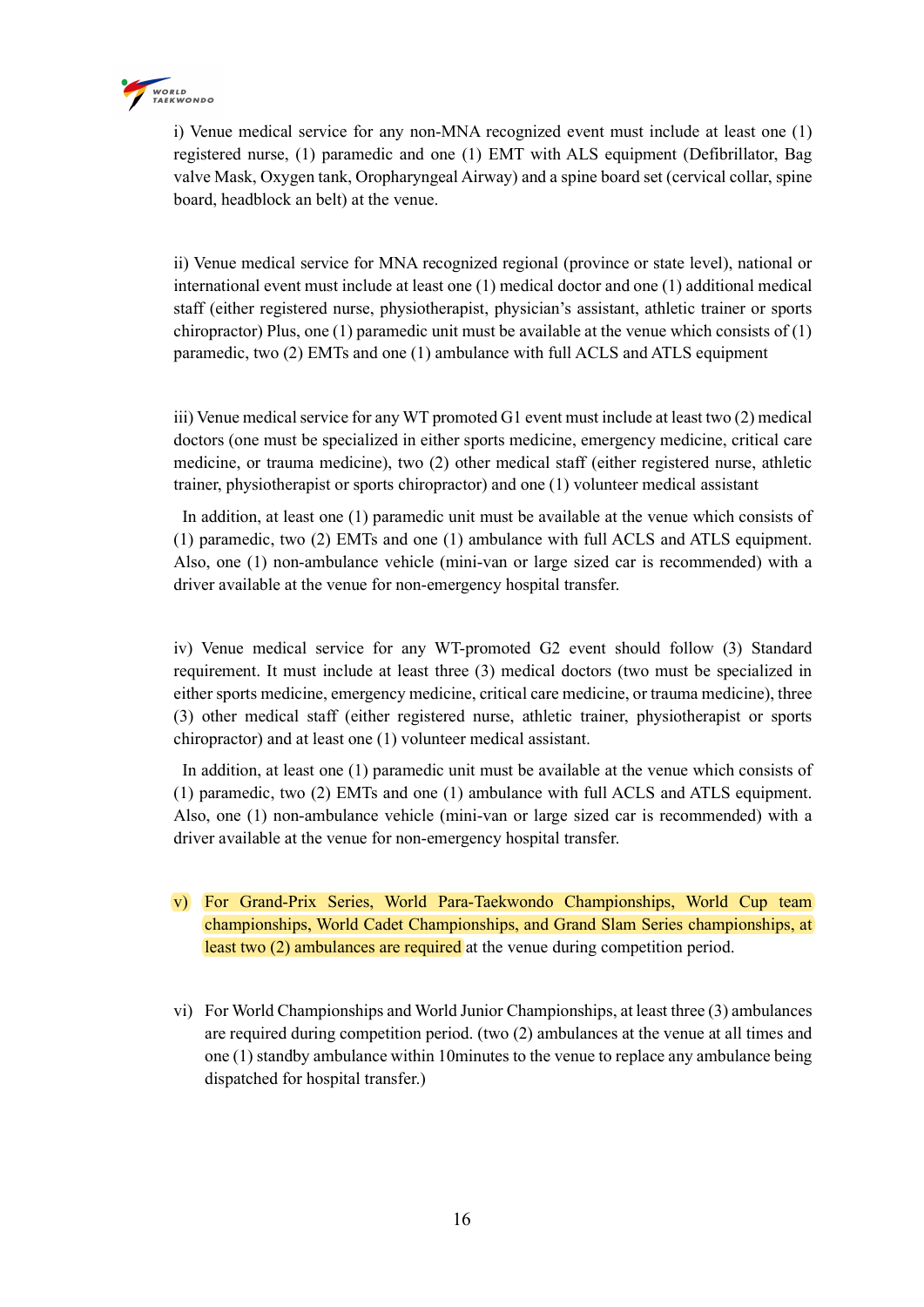

## C. Ringside Medical Station for Poomsae

(1) Each ringside medical station should be set up by the mat to cover up to nine (9) mats at the venue and the emergency medical equipment including stretcher, equipment for resuscitation, trauma and bleeding control must be prepared at the medical station.

(2) The medical station should have one (1) large long table and four (4) chairs which should not be occupied by other than medical staffs at all times.

(3) The minimum number of doctors and assistants at ringside medical station (s) shall be as follows based on the number of courts. The commissioned doctors shall be accompanied by medical staff.

i) One (1) medical doctor, two (2) paramedic/EMT (from one paramedic unit), and two (2) medical volunteers (stretcher bearers) for one (1) Medical Station up to nine (9) competition courts.

One paramedic unit must be available for one  $(1)$  to nine  $(9)$  competition courts which consists of the minimum one (1) paramedic, two (2) Emergency Medical Technicians (EMT) and one (1) ambulance with full ACLS and ATLS equipment

ii) Two (2) medical doctors, three (3) paramedics/EMT (from two (2) paramedic unit) and (3) stretcher bearers for two (2) Medical Stations for ten (10) to eighteen (18) competition courts.

Two paramedic units must be available for ten (10) to eighteen (18) competition courts which consists of the minimum two (2) paramedics, four (4) EMTs and two (2) ambulances with full ACLS and ATLS equipment per each unit

(4) If the Poomsae competitions are mixed and being held simultaneously with Kyorugi competitions, then the requirement for ringside medical station must follow the requirement for Kyorugi competitions.

# D. Venue Medical Room (Kyorugi and Poomsae)

The minimum number of doctors and assistants at venue medical room shall be as follows. The medical doctors at Medical Room shall be accompanied by medical staff.

1. At least One (1) medical doctor and one (1) registered nurse must always stand by at the Medical Room

2. At least One (1) assistant must assist medical doctors and nurses (or paramedic) at the Medical Room

3. At least One (1) Physiotherapist (or Athletic trainer or sports chiropractor) must stand by at the Medical Room for massage, stretching or taping.

4. At least one (1) of medical doctors must speak fluent English and have competency in emergency medical care, general medical care, and sports & musculoskeletal injuries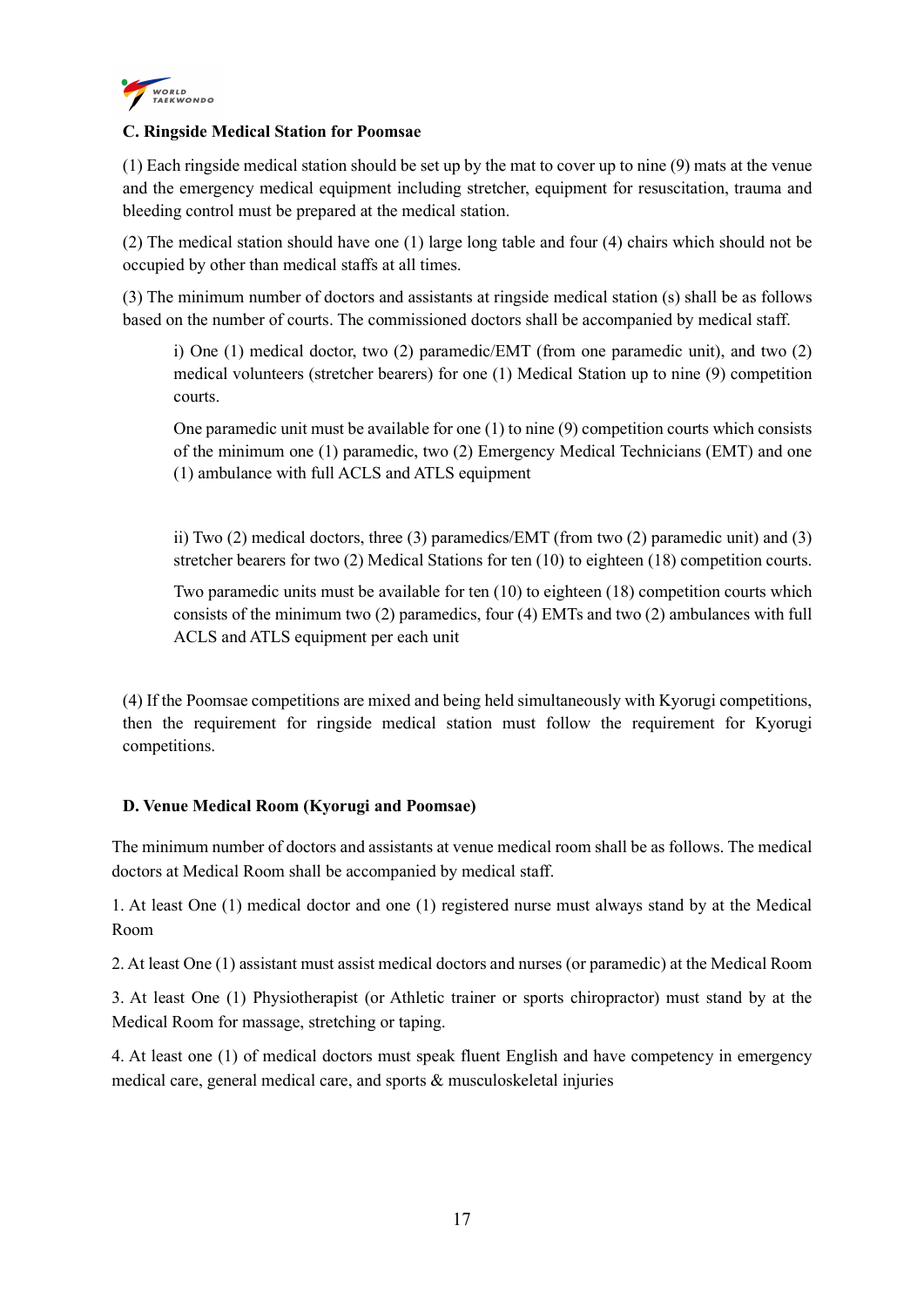

# E. Medical Service for Athlete Village

1. It is strongly recommended to designate one (1) doctor, one nurse (1) and one assistant (1) to be oncall and available for any urgent or emergent medical issue after competition hours (9pm-8am) if possible.

2. Thus, it is recommended to provide accommodation for medical staffs either at or near Athletes Village. The medical staff does not necessarily need to be standby at the Athletes Village, but they should be able to be reached by phone call and available within 15 minutes for sick athlete while they are on-call.

3. However, local emergency service (911 or similar) must be called immediately in case of medical emergency.

4. Medical Doctor at Athlete Village should have competency in general medical care and advanced cardiac life support (ACLS)

#### F. Requirement for medical equipment at Ringside Medical Station

The following medical equipment must be prepared by medical team on site.

- 1. First-aid kit: sphygmomanometer (one medium and one large size blood pressure cuff), pen lights, gloves, trauma scissors, material for wounds and epistaxis (cotton balls, sterile gauzes, antibleeding material, nosebleed plug, trauma scissors), pulse oximetry, Accucheck for glucose monitor(with lancets and test strips), Bandages, Sterile gauzes, Pocket mask
- 2. A rolling stretcher
- 3. A wheelchair or chair stretcher
- 4. Two spine board set (scoop stretcher or hard board with belt and head immobilizer)
- 5. Rigid cervical collars
- 6. Upper limb splints, a lower limb splints (preferably fiberglass material) and arm slings
- 7. ACE wraps and tapes
- 8. IV lines
- 9. Sedatives for seizure (Lorazepam IM injection and/or Midazolam buccal injection)
- 10. Epi-pen (or its equivalent) for anaphylactic shock
- 11. Anti-bleeding solution (diluted epinephrine solution or its alternative)
- 12. Epinephrine, Amiodarone, Adenosine and Atropine for ACLS protocol
- 13. Cold spray (Ethylene Glycol Spray)
- 14. Ice cubes, plastic bags and plastic wrap
- 15. Crutches (at least 3 pairs for each 2 different size small/medium/large)
- 16. Oropharyngeal airway set (in different sizes)
- 17. Pocket mask
- 18. Intubation kit with oropharyngeal tube
- 19. Oxygen mask for manual ventilation with oxygen bottle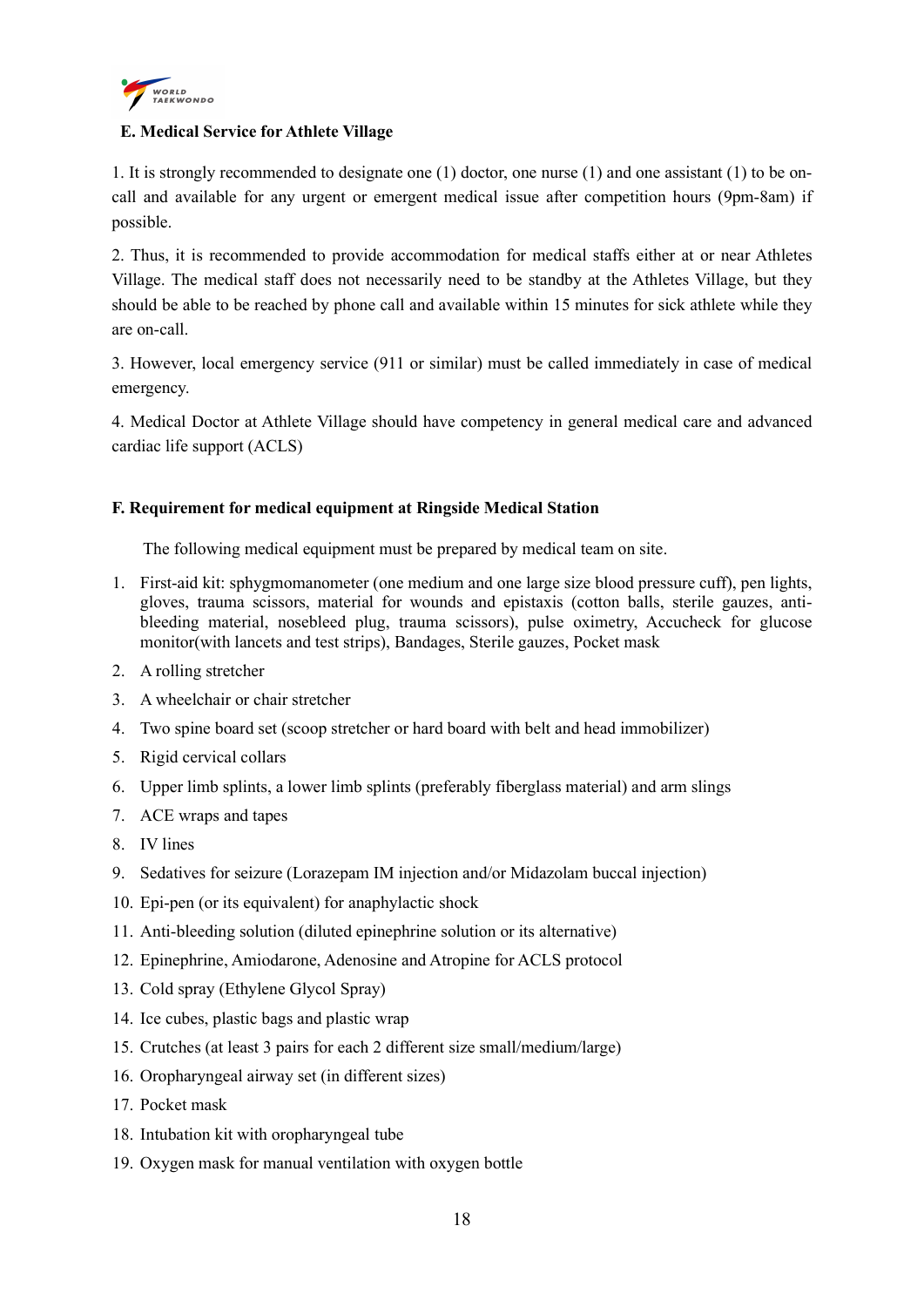

- 20. An automatic electronic defibrillator (AED) must be available at the ringside medical station
- 21. At least one (1) fully-equipped ambulance for medical emergency should stand by at all times at one of the exit of the venue at least for the whole period of the championships. Therefore, it is strongly recommended to have at least two or more ambulances at the venue in case one ambulance is out of venue for hospital transfer. See Appendix III. B. (3) for requirement.
- 22. At least one (1) private transportation vehicle for non-emergent hospital transfer cases
- 23. For the other medical matters, the LOC should strictly follow the WT Medical Code.

#### G. Requirement for medical equipment at Venue Medical Room (Sick bay)

The venue must have venue medical room at the competition venue to be able to provide any injured or ill patient with care for medical emergency, managing musculoskeletal injuries or common general medical problems with the following equipment.

- 1. At least one (1) Medical exam table
- 2. Partition or curtain for privacy
- 3. Medical desk for medical doctors
- 4. at least five (5) chairs and 2 couches
- 5. A wheelchair
- 6. Trash boxes for contaminant (biohazard) and container for sharps
- 7. ICE in large ICE box
- 8. Bottles of water
- 9. Sphygmomanometers (one medium size and one large size Blood pressure cuffs) and thermometer
- 10. Pulse Oximetry for monitoring oxygen saturation
- 11. Ophthalmoscope / Otoscope
- 12. Accucheck for glucose monitor
- 13. Penlight, Stethoscope and Reflex hammer
- 14. Gloves and Sterile gloves
- 15. Hand sanitizer
- 16. Defibrillator (AED)
- 17. Oropharyngeal Airway set
- 18. Intubation kit with oropharyngeal tube
- 19. Rigid cervical collar
- 20. A stretcher
- 21. Oxygen mask for manual ventilation with oxygen bottle
- 22. ACE wraps(or flex wrap), tapes, kinesio-tapes
- 23. bandages in different sizes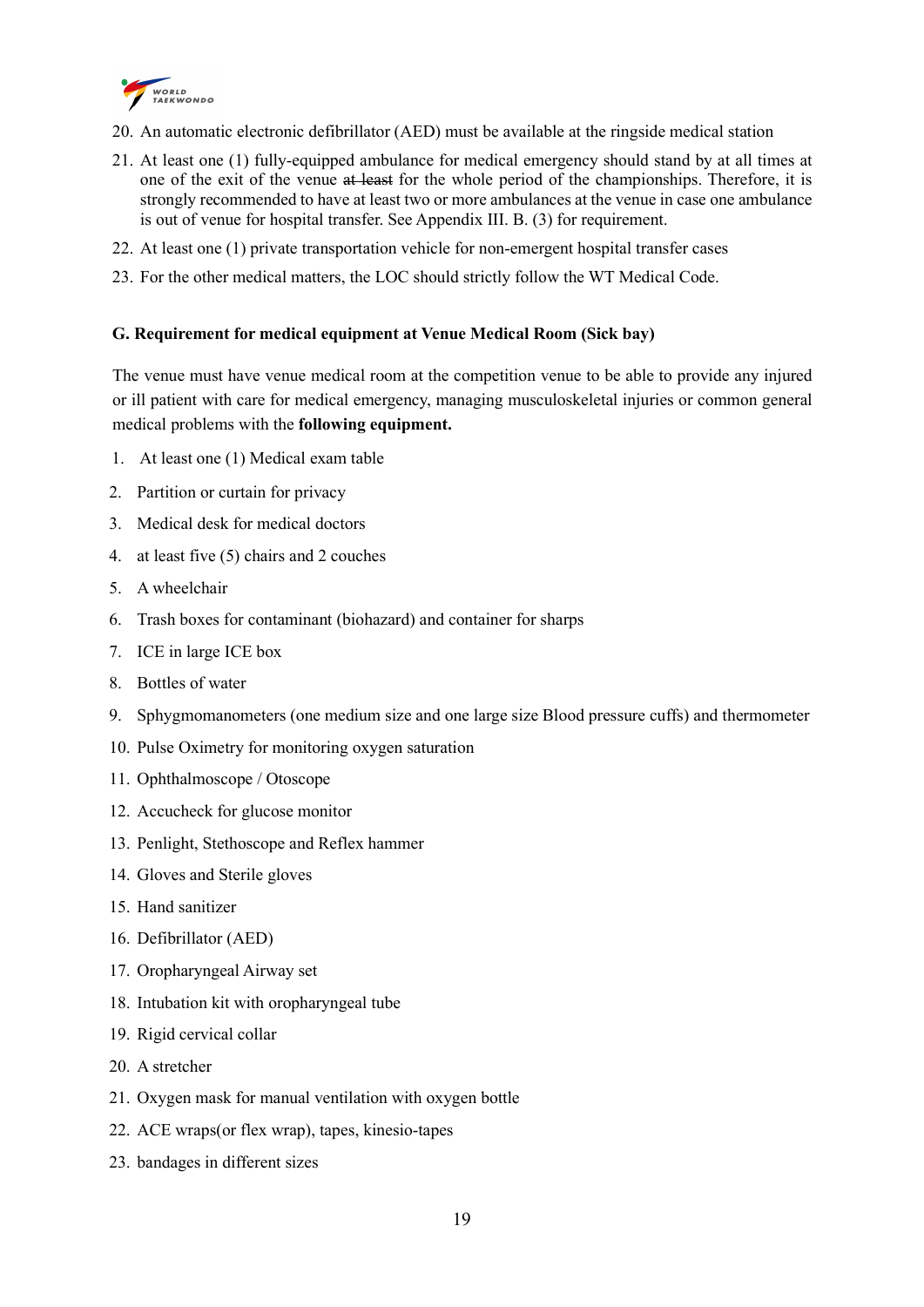

- 24. Alcohol solution and pad / Betadine solution/swab / Chlorohexidine solution/swab
- 25. Cotton Balls, Q tip swabs, Nosebleed plugs, Sterile gauze (2x2, 4x4)
- 26. Stitch Material for laceration wounds (suture kit, derma-bond, sterile strips, Sterile drapes)
- 27. Scissors, Forceps, Trauma scissors, Tweezer, Toenail clipper
- 28. Upper limb and lower limb splints (preferably fiberglass material), finger splints, Arm slings
- 29. Crutches M/L/XL (3 pairs in each size)
- 30. Tissues and Paper towels
- 31. Nebulizer
- 32. IV lines, Tourniquets and IV needles
- 33. Small containers for topical medications / container for lost teeth
- 34. Syringes (1cc/5cc/10cc/20cc), Needles (1.5 inch 22G / 1.5 inch 25G, 16G large bore needle)

#### H. A list of Required Medications at Venue Medical Room (Sickbay)

The LOC shall ensure the following medications are ready for instant use at the medical room at the competition venue for the injured. (see below list)

- 1. Ventolin inhaler HFA
- 2. Ventolin (Salbutamol) or Duoneb (albuterol-ipratropium) ampoules for nebulizer / nebulizer machine
- 3. Sedatives (Lorazepam IM/IV and Midazolam IM/IV) for seizure/conversions
- 4. EpiPen IM (or its equivalent) for anaphylaxis
- 5. Pain killer (either Morphine IM, Toradol IM, Tramadol IM or NO2 inhaler)
- 6. Diphenhydramine (or pheniramine) IM injectable
- 7. Glucagon IM
- 8. Solumedrol IM/IV
- 9. Epinephrine and Atropine IV for ACLS protocol
- 10. Normal Saline 1L bags (at least 5 bags)
- 11. D5 NS 1L Bags (at least 3 bags)
- 12. Anti-bleeding solution (diluted epinephrine solution or alternative)
- 13. Antibiotic ointments (Triple antibiotic ointments and/or Mupirocin ointments)
- 14. Antifungal ointments
- 15. Topical NSAIDs (Diclofenac topical or piroxicam topical)
- 16. Hydrocortisone cream
- 17. Glucose gel or tablet
- 18. Artificial Tear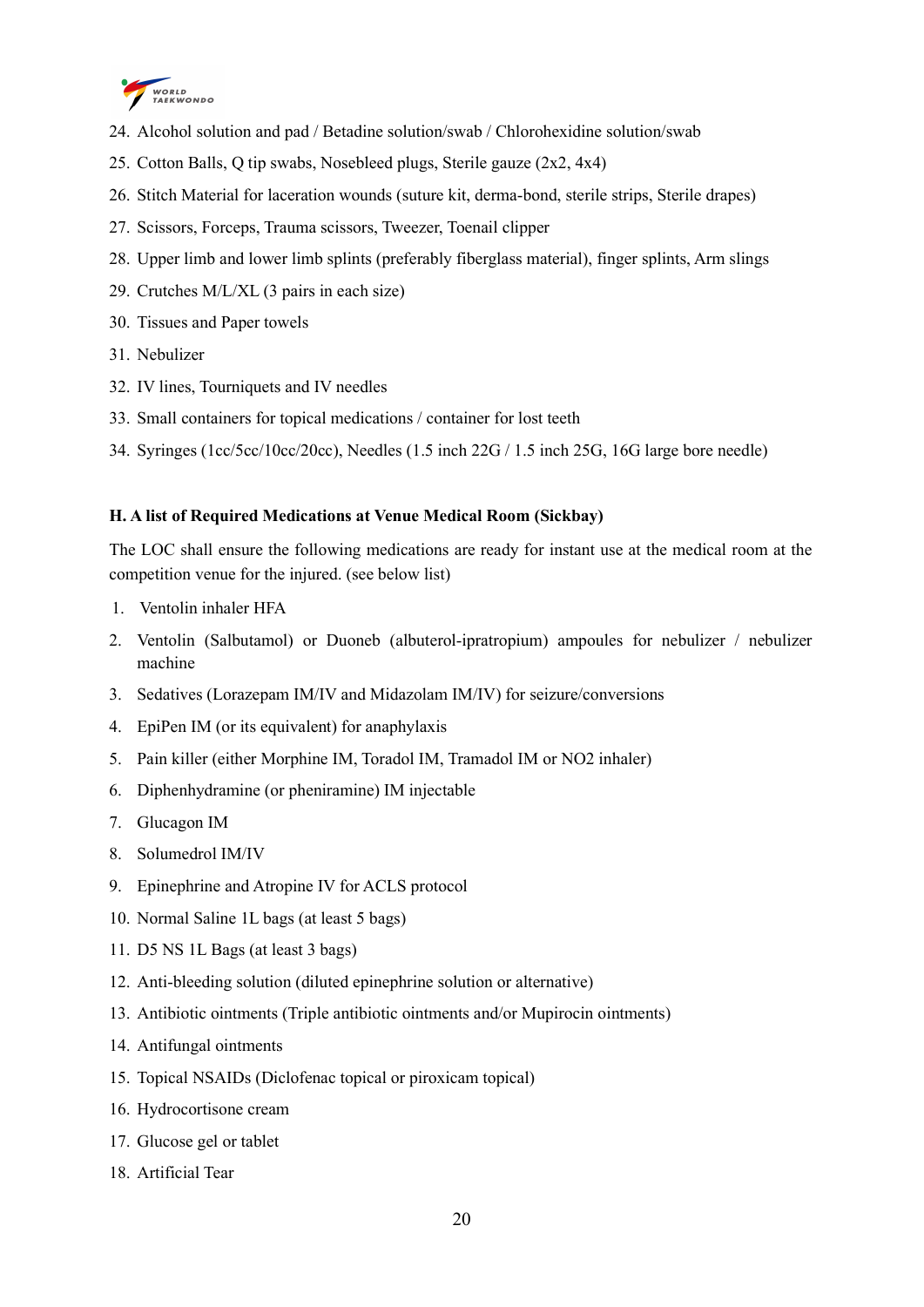

- 19. bottles of normal Saline solution for wound irrigation (at least 3 bottles)
- 20. medication for indigestion
- 21. Glucose tablet for hypoglycemia
- 22. Anti-acid (Ranitidine 150mg tablet or Omeprazole 20mg tablet or similar)
- 23. Antispasmoic (Dicyclomine or similar) for abdominal pain/cramping
- 24. Cough medicine (Dextromethorphan or similar)
- 25. Oral Pain killer: Tylenol (Acetaminophen), NSAIDs (Ibuprofen and Naproxen)
- 26. Anti-diarrhea (Loperamide or similar)
- 27. medication for constipation
- 28. Diphenhydramine (or pheniramine)  $(1<sup>st</sup>$  generation anti-histamine for pruritus/ anxiety)
- 29. Hydroxyzine (less sedative anti-histamine for pruritus / anxiety) if available
- 30. Anti-allergic medication (Cetirizine or similar)
- 31. Anti-emesis (Ondansetron or similar)

# I. Required Equipment and Medications for Athletes Village Clinic

Refer to the requirement for medical equipment and medications at Medical Room.

# J. Requirement for ICE

- 1. At least 1 icemaker (or ice freezer filled with ICE bags) should be available at the venue
- 2. At least 2 ice boxes filled with ice pack and cubes should be available in the venue (one in the Athlete Waiting Room, one in the Medical Room)
- 3. At least 1 ice box filled with ice pack and cube in the Athlete Village Clinic
- 4. All the iceboxes should be checked and refilled at least three times a day (at 8AM / 1PM / 6PM)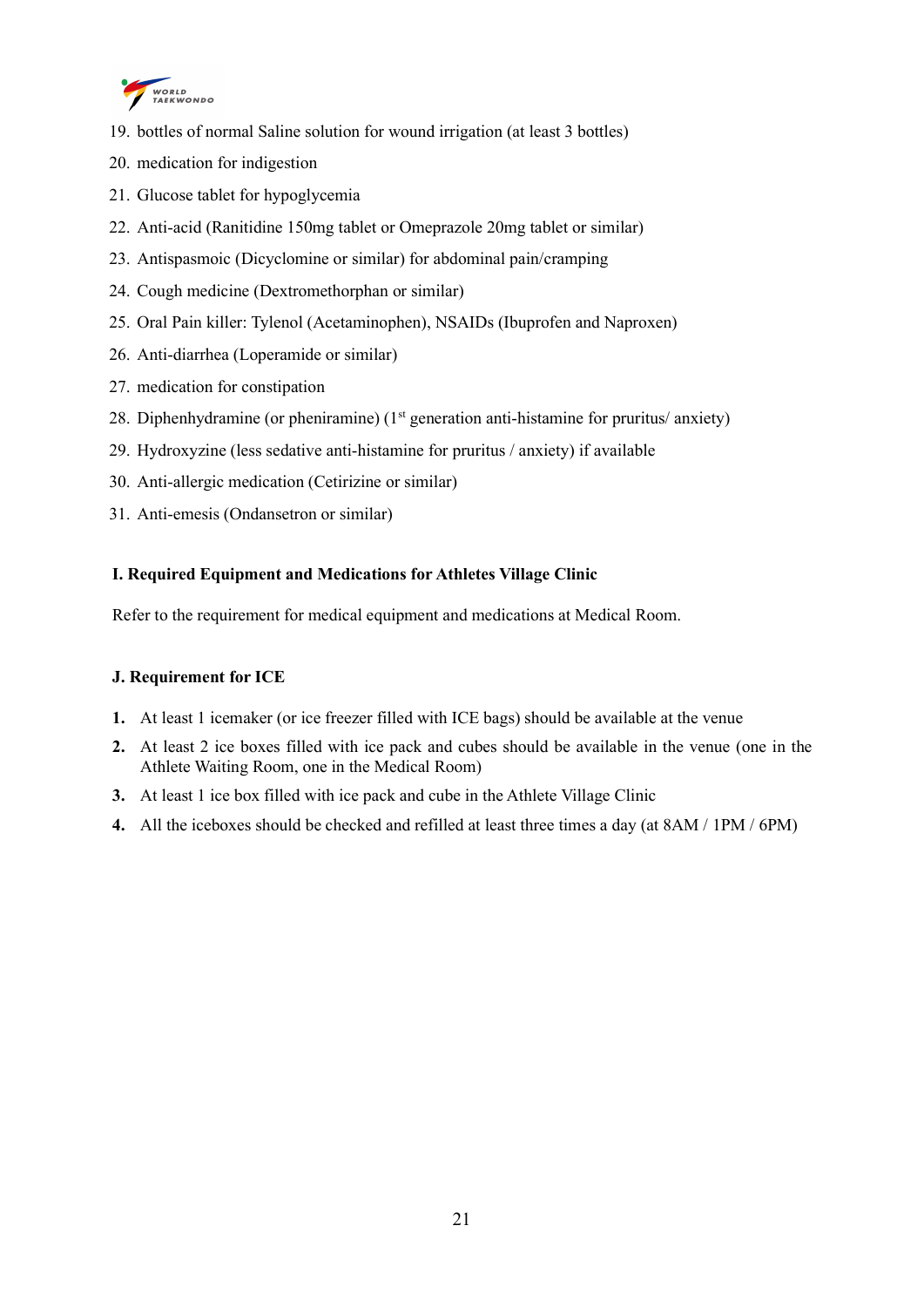

# Appendix III: Medical certificate, Disqualification and Medical Withdrawal

## A. Medical Certificate

The MNA team medical doctor and MNA medical committee are responsible to collect, review and maintain the annual medical certificates (periodic health exam) of all WT athletes of the MNA.

Each MNA medical committee must designate hospitals, clinics and qualified medical doctors for their athlete to get the annual medical certificate in accordance to this appendix of WT Medical Code.

#### 1. Mandatory elements of Medical Certificate

A medical certificate must include;

- Past Medical History
- Past Surgical History

- Family history of sudden cardiac death, heart disease, hypermobility syndrome (Marfan syndrome, Erhlers-Danlos syndrome, etc)

- Any previous hospitalization
- Any competition or training-related injury
- Any history of concussion
- Allergy / drug allergy
- Current medical conditions
- Current medication list
- Current or recent (within last 2 weeks) skin cuts
- Review of system and Physical exam
- A proof of immunizations (must be current)

- A proof of HIV, Hepatitis B and C test (must be done within one year prior to the competition)

- A proof of Electrocardiogram once every year for athletes between age 14 to 35 and a proof of exercise stress test once every year for athletes at age 36 or older.

2. Failure to disclose any significant medical history or active medical problem of the athlete in the annual medical certificate or deficiency in required immunization or mandatory cardiac test (electrocardiogram or exercise stress test) shall lead to sanction or disciplinary action against the athlete, team medical staff and MNA.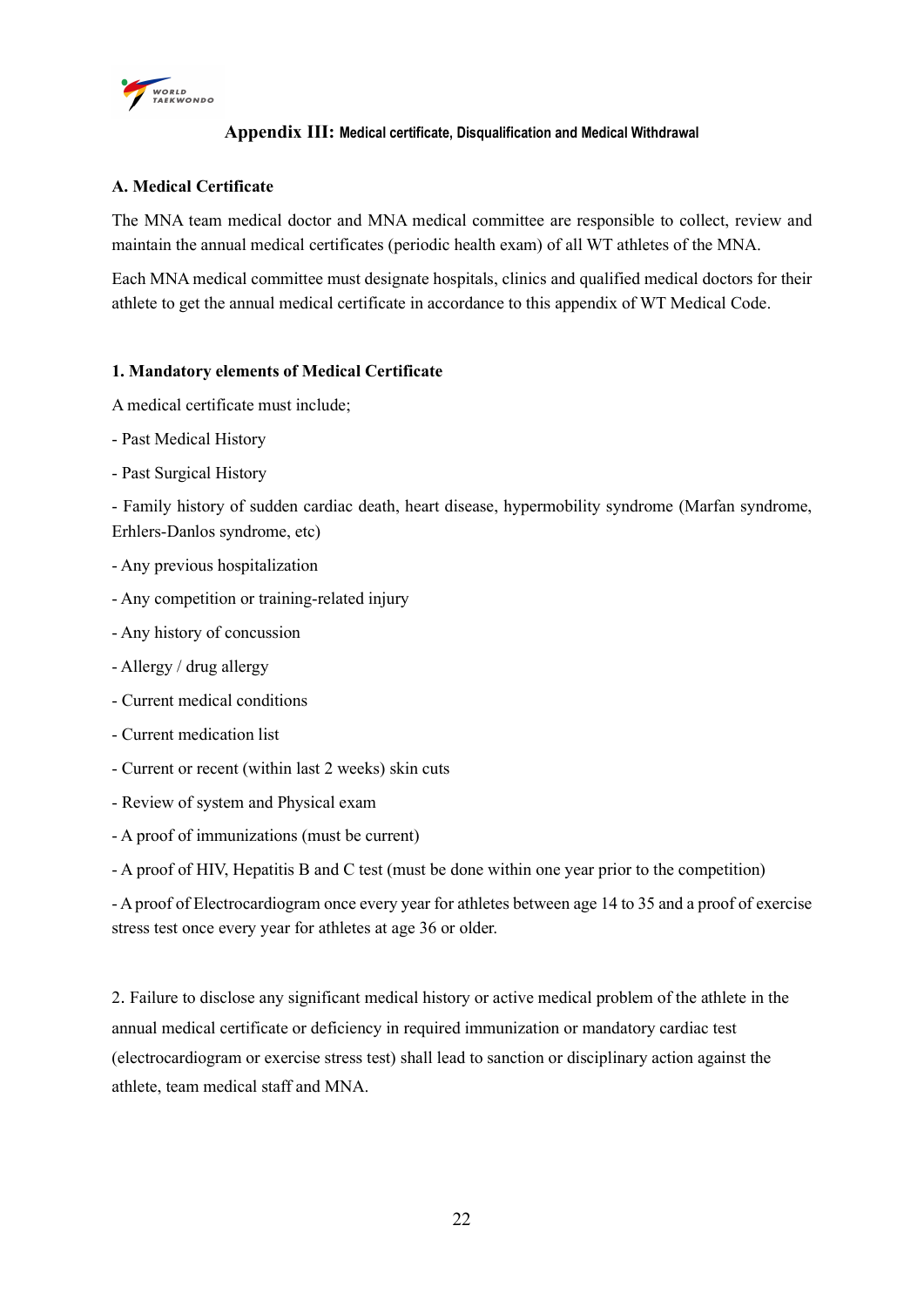

# B. Disqualification

1. Safety protection gear and equipment

: Any athlete who fails to wear appropriate safety protection gear and equipment or remove potentially harmful material from their body at the inspection as below  $(1) \sim (3)$  shall not be allow to participate in the competition

(1) Any athlete whose protection gear (such as head, body, groin, hand, foot protector and mouthguard) has any of following conditions.

i) Inadequate body part coverage by the gear ii) Inappropriate size iii) Significant defect of shape or material

(2) Any athlete who does not have appropriate mouthguard per WT mouthguard rules at the inspection and does not have appropriate mouthguard at any time during the match, or fail to wear appropriate mouthguard despite of receiving a warning by an inspection referee, center referee or WT commissioned doctor.

(3) Any athlete who has piercing, earing or any hard material in the face or any body part at the inspection or during the match despite of receiving a warning by an inspection referee, center referee or WT commissioned doctor.

\* Team medical staff and coaches has responsibility to ensure the athlete to wear proper protection gear and mouthguard per WT competition rules and interpretation and WT medical code and medical rules. Any team medical staff or coaches who fail to comply to the medical code or safety

2. Competition Medical Commission led by MC Chair may either stop the match and/or disqualify an athlete from the competitions by jurisdiction if the athlete meets any of the following conditions  $(1) \sim$ (11) that may jeopardize the safety of the athlete

(1) Any signs or symptoms suggesting concussion or post-concussion syndrome.

(2) Any signs or symptoms of neurologic deficit (such as prolonged lethargy, weakness, shakiness, nausea, recurrent vomiting, altered mental status, impaired speech or eye tracking, conversion, or seizure)

(3) Any signs or symptoms suggesting acute cardiac or pulmonary issues (e.g. chest pain, chest tightness/discomfort, shortness of breath, tachypnea, wheezing, coughing, low oxygen saturation)

(4) Any Signs or symptoms suggesting significant active infection (e.g. cellulitis, abscess, pneumonia, sepsis)

(5) Any signs or symptoms suggesting serious organ damage (e.g. rupture or laceration of the liver, spleen, kidney, eye or testicles)

(6) Unstable vital signs (e.g. low blood pressure or uncontrolled blood pressure, desaturation, prolonged tachypnea or tachycardia in resting)

(7) Acute complete or near-complete rupture of any ligament, muscle, or tendon that affects safety or functional performance of the athlete.

(8) Any confirmed or possible fracture of long bone or other fractures with obvious deformity and severe uncontrolled pain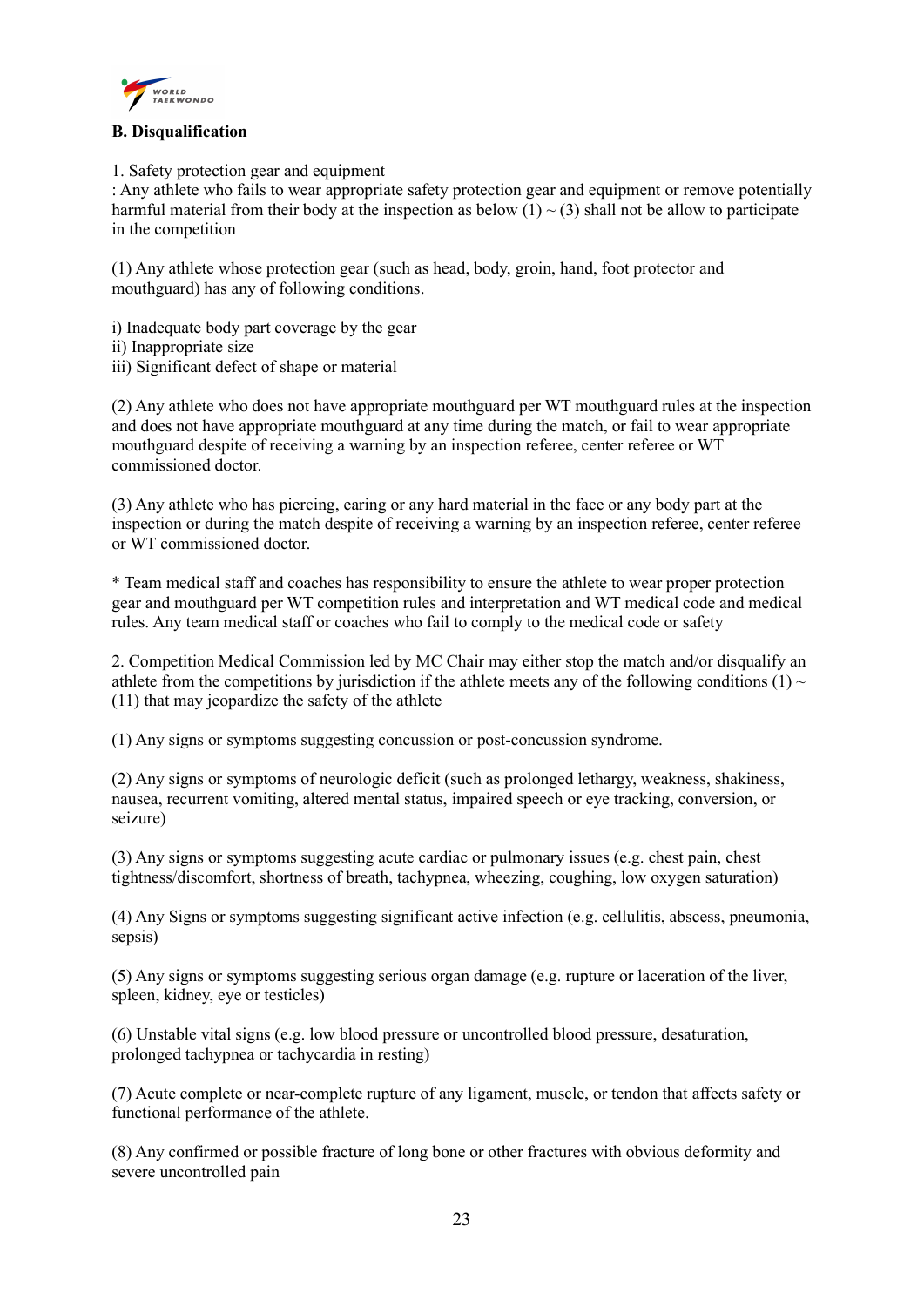

(9) Any irreducible dislocation or dislocation with neurovascular compromise

(10) Any deep skin laceration wound with severe bleeding that requires stitches

(11) Any other medical emergency or trauma that requires emergent medical care

(12) Any conditions that significantly impairs athlete's ability of walking, jumping, bending, blocking, or avoiding or weightbearing

4. Disqualifying conditions in medical certificate:

(1) Any athlete with any of the following conditions in the medical certificate are not allowed to compete.

- Severe chronic infections or blood dyscrasias (sickle cell disease)
- History of Hepatitis B, Hepatitis C or HIV infection
- Any active infection that can be contagious without completion of proper treatment
- Refractive and intraocular surgery, cataract, retinal detachment
- Exposed / open / infected skin lesions
- Significant congenital or acquired cardiovascular, pulmonary, neurologic or musculoskeletal
- deficiencies or abnormalities (this may not applicable to Para Taekwondo athlete)
- Active or persistent Concussion symptoms
- Significant psychiatric disorder or substance abuse
- Significant congenital or acquired intracranial bleeding or mass lesion
- Any seizure activity within the last 3 years
- Hepatomegaly, splenomegaly, or ascites
- Uncontrolled asthma or exercise-induced asthma
- Unhealed fracture of the long bone
- Limited range of motion of major joints, impaired basic functions (walking, jumping, squatting,

blocking, avoiding) or inability to weight bear

- Uncontrolled diabetes mellitus, uncontrolled hypertension or uncontrolled thyroid disease
- No electrocardiogram or stress test result attached in the
- Pregnancy

\* these conditions must be disclosed in the medical certificate, and MNA team doctor or MNA medical chairperson takes full responsibility to disqualify the athletes with any of theses disqualifying conditions)